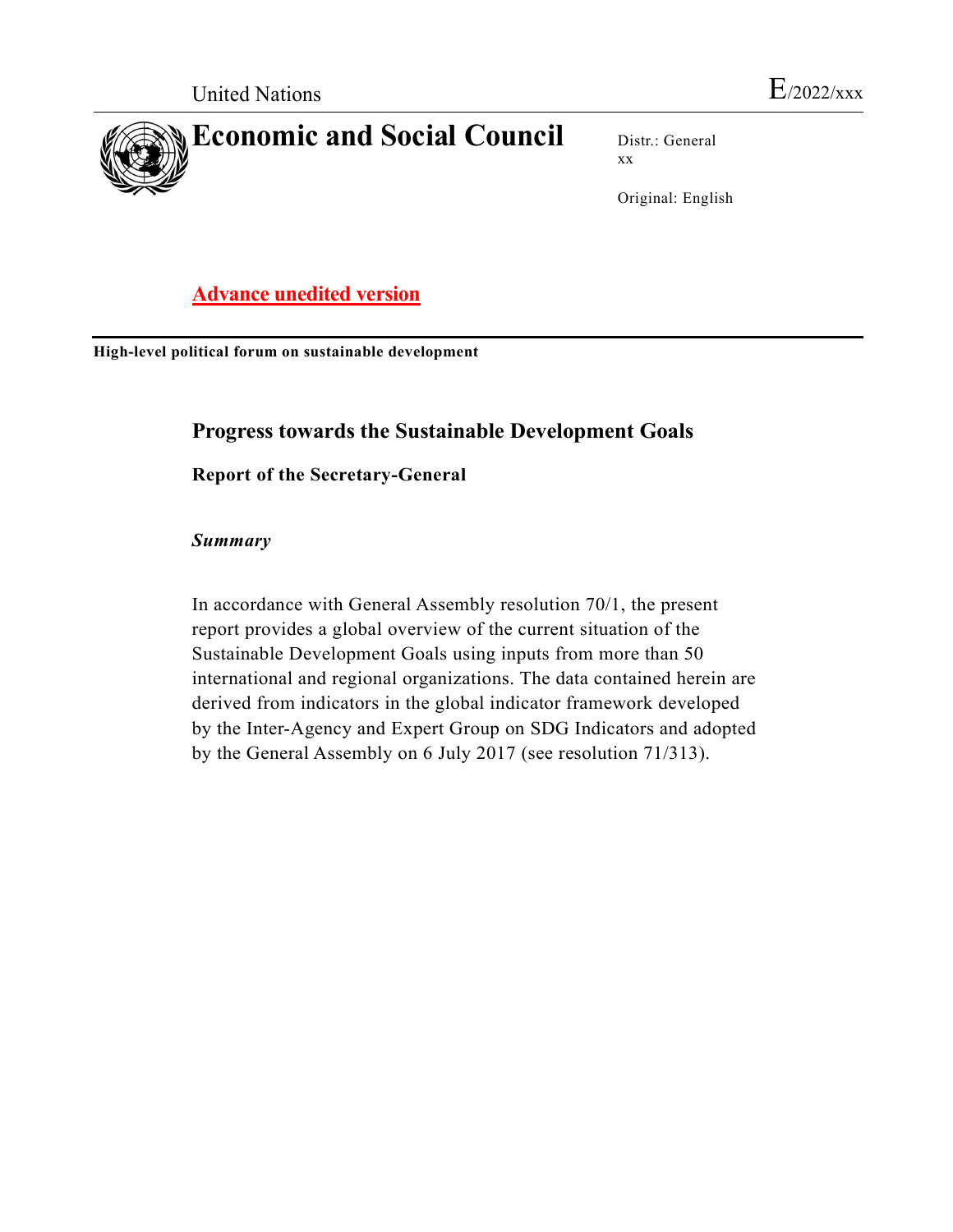### Introduction

- 1. As the world enters the third year of the COVID-19 crisis, the catastrophic effects on people's lives and livelihoods and on global efforts to realize the Sustainable Development Goals is now beyond dispute.
- 2. Despite continued data gaps at national and sub-national levels, the present report shows that years, or even decades, of development progress have been halted or reversed. <sup>1</sup> As of end of 2021, more than 5.4 million people worldwide had died directly due to COVID-19 with estimates suggesting that excess deaths were nearly 15 million. Global health systems were overwhelmed, and many essential health services were disrupted, posing major health threats and undermining years of progress fighting other deadly diseases. Furthermore, an additional 75 million to 95 million people will live in extreme poverty in 2022 compared to pre-pandemic level. Billions of children significantly missed out on schooling and over 100 million more children fell below the minimum reading proficiency level and other areas of academic learning. This generation of children could lose a combined total of \$17 trillion in lifetime earnings in present value. Women have also been disproportionately affected by the socioeconomic fallout of the pandemic, struggling with lost jobs, increased burdens of unpaid care work and domestic violence.
- 3. In 2021, the global economy started to rebound, with the global output expanding by 5.5%. However, new COVID-19 variants and continued vaccine inequity, together with rising inflation, major supply-chain disruptions, policy uncertainties, and unsustainable debt in developing countries, caused the global economy to slow down again at the end of 2021.
- 4. The world is also witnessing the highest number of violent conflicts since 1945, with approximately 2 billion people living in conflict-affected countries by the end of 2020. Refugees were at the highest absolute number on record in 2021 and forced displacement has continued to occur and even grow. These numbers will only increase with the war in Ukraine creating one of the largest refugee crises of modern time. As of the April 2022, more than 5.3 million refugees had fled Ukraine (most of the who are women and children) and a further 7.7 million had been displaced inside the country. Another 13 million were stranded in conflict areas. Added to this, Russia and Ukraine are large producers and exporters of key food items, fertilizer, minerals and energy. These two countries represent more than half of the world's supply of sunflower oil and about 30% of the world's wheat. At least 50 countries import at least 30% of their wheat from Ukraine or Russia, with 36 importing at least 50%, and most of them are African and least developed countries.

<sup>1</sup> The indicator framework, a statistical annex to the report and the Global Sustainable Development Goals Indicators Database are available at https://unstats.un.org/sdgs/.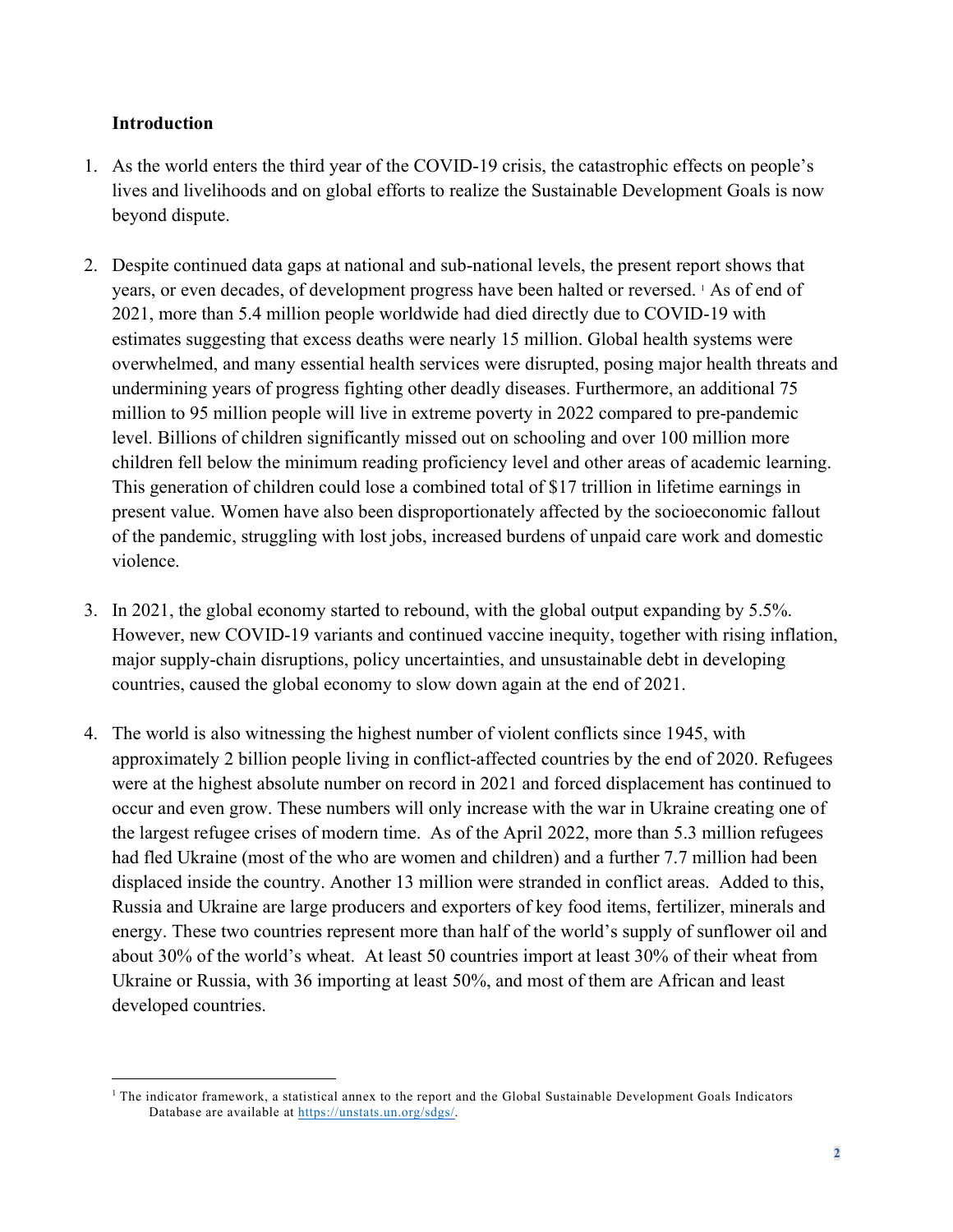- 5. The conflict has caused food, fuel and fertilizer prices to skyrocket, disrupted supply chains and global trade, and caused distress in financial markets. Together with the refugee crisis, the impacts of the conflict may lead to a global food crisis and deal a significant blow to SDG progress. It is estimated that the war could cut global economic growth by 0.9 percentage point in 2022 and have implications for aid flows. In essence, those with the highest exposure to the three-dimensional food, energy and financial crisis are being hit the hardest.
- 6. The impacts of climate change are already being felt across the world and COVID-19 further delayed the urgently needed transition to greener economies. While the economic slowdown and COVID-19 lockdowns led to the temporary reduction of CO2 emissions in 2020, global energyrelated CO2 emissions rose by 6.0% as demand for coal, oil and gas rebounded with the economy in 2021. Based on current national commitments, global emissions are set to increase by almost 14% over the current decade, which could lead to a climate catastrophe unless governments, the private sector and civil society work together to take immediate action.
- 7. The multiple and interlinked global crises we are facing the COVID-19 pandemic, the climate crisis and the impacts of the conflict in Ukraine and elsewhere – are putting the very viability of achieving the SDGs by 2030 at great risk. An urgent rescue effort is needed to rapidly change course, grounded in a comprehensive response to these interlinked global crises and a renewed commitment to multilateralism and international cooperation as called for in Our Common Agenda.
- 8. To get the SDGs back on track and to keep the 1.5-degree goal alive, we need to capitalize on the opportunity afforded by the recovery to adopt low-carbon, resilient and inclusive development pathways that will reduce carbon emissions, conserve natural resources, transform our food systems, create better jobs and advance the transition to a greener, more inclusive and just economy.
- 9. In tandem, we must urgently redouble our efforts to tackle the pandemic and aim to vaccinate 70% of people in all countries by the middle of this year. To do so, we need address the vaccine inequity by ensuring all countries and all manufacturers suspend patents, prioritize vaccine supply to COVAX and to create the conditions for the local production of tests, vaccines and treatments.
- 10. To recover from the pandemic and rescue the SDGs, will also require a full-scale transformation of the international financial and debt architecture. In the immediate term, concrete and coordinated action is needed to provide countries with the adequate fiscal space and liquidity, including by re-channelling unused Special Drawing Rights (SDRs) to countries in need, providing effective debt relief and suspending or cancelling all IMF surcharges in the interim. In the longer term, this will require lowering the cost of borrowing on the market, integrating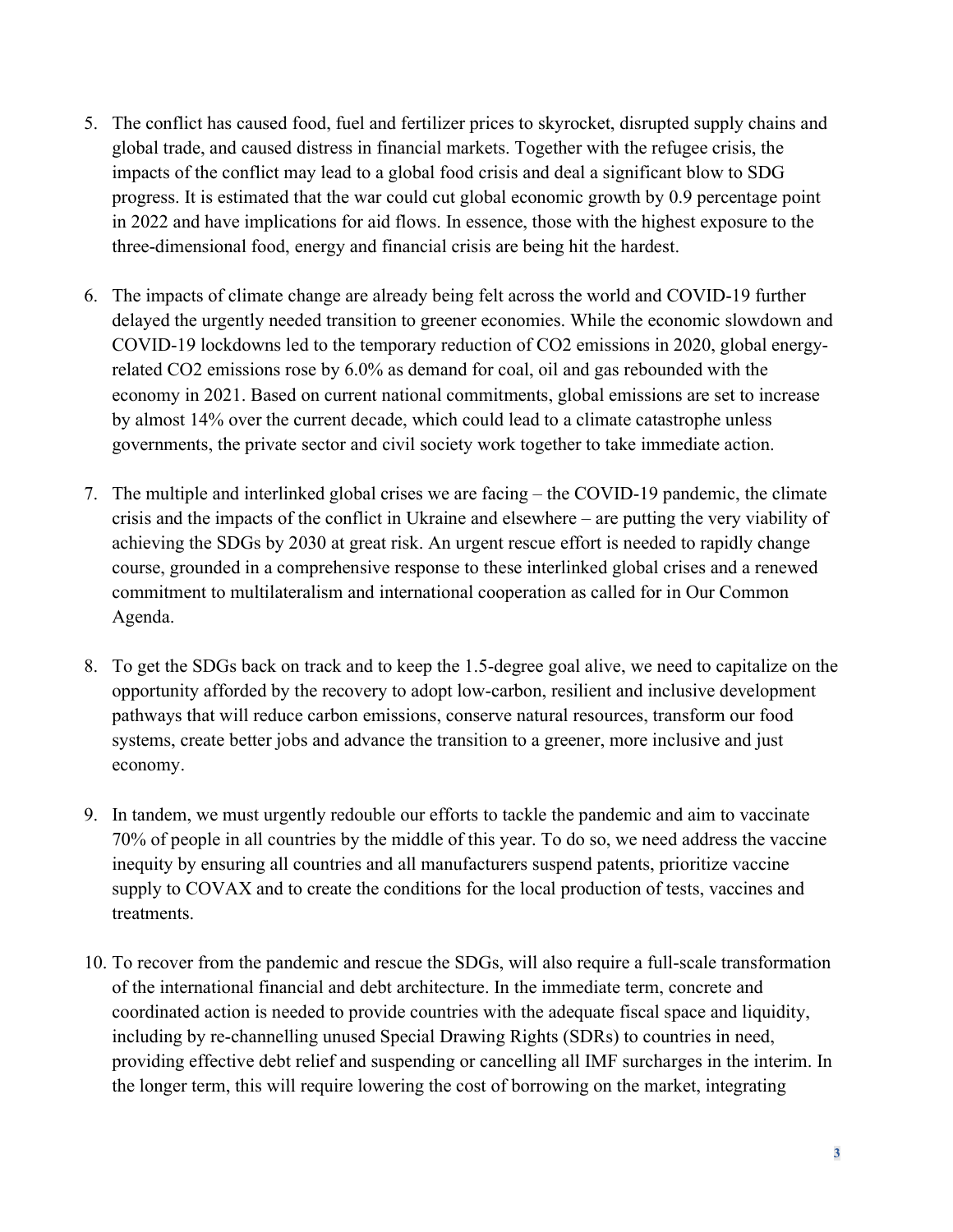disaster clauses into debt contracts to protect countries from future shocks, and aligning all forms of finance with the SDGs and Paris Agreement for Climate Action. Creating a global economy that works for all, will require a new social contract to rebuild trust and pool resources to deliver global public goods. It will also require us to radically rethink the skills needed for tomorrow's economy. In this respect, the Transforming Education Summit that I will convene in September, the Biennial Summit as well as workstreams of Our Common Agenda such as the Global Accelerator on Jobs and Social Protection, work on gender and youth inclusion can all contribute to a renewal of the social contract.

- 11. In all this, improving our data capabilities will be key. While considerable progress has been made in building stronger data and statistical systems for SDG monitoring, significant data gaps still exist. Gaps in terms of geographic coverage, timeliness and the disaggregation levels of global indicators, make it difficult to fully comprehend the pace of progress, differences across regions and who is being left behind. Greater investment in data and strengthened data capabilities will also be crucial in getting ahead of crises and triggerring earlier responses, anticipating future needs, preventing crises from becoming full blown conflicts and designing the urgent actions needed to realize the 2030 Agenda.
- 12. Today, we stand on the precipice of a critical moment. Either we fail to deliver on our commitments to support the world's most vulnerable or together we turbo-charge our efforts to rescue the SDGs and deliver meaningful progress for people and planet by 2030 – stepping up our work to transform the international financial architecture; driving major economic transitions and renewing the social contract; and investing in data systems.

### Goal 1. End poverty in all its forms everywhere

 $\mathcal{L}_\text{max}$ 

- 13. The impact of the COVID-19 pandemic reversed the steady progress of poverty reduction over the past 25 years. This unprecedented reversal is further exacerbated by rising inflation and the impacts of the war in Ukraine. It is estimated these combined crises will lead to an additional 75 million to 95 million people living in extreme poverty in 2022, compared to prepandemic projections. Almost all countries have introduced new short-term social protection measures in response to the COVID-19 crisis to protect people's health, jobs and income. If these measures continue, they will provide the needed assistance for the poor and help them move out of poverty.
- 14. Between 2015 and 2018, global poverty continued its historical decline, with the global poverty rate falling from 10.1% in 2015 to 8.6% in 2018. Nowcasts suggest that the global poverty rate sharply increased from 8.3% in 2019 to 9.2% in 2020 due to COVID-19, representing the first increase in extreme poverty since 1998 and the largest since 1990, and setting back poverty reduction by around three years. The losses have been much higher for low-income countries,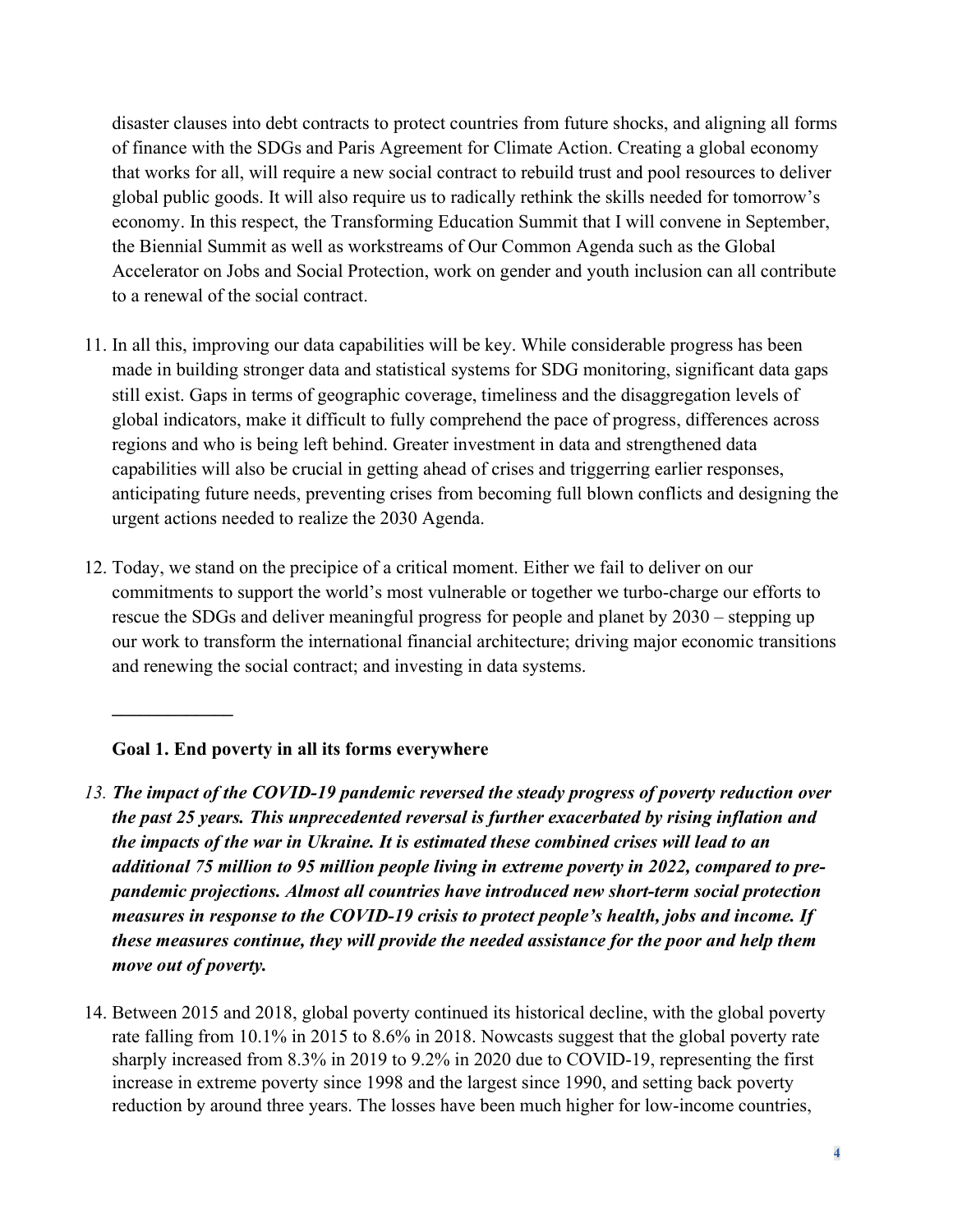which have been set back by 8-9 years. Although the poverty rate is projected to decrease to 8.7% in 2021, it was still higher than the pre-pandemic level.

- 15. In 2020, for the first time in two decades, the world's share of workers living with their families below the international poverty line increased from 6.7% in 2019 to 7.2%, pushing an additional 8 million workers into poverty. Although the working poverty rate decreased slightly in 2021 to 6.9%, it was still higher than the pre-pandemic rate.
- 16. By 2020, only 47% of the global population were effectively covered by at least one social protection cash benefit, leaving 4.1 billion people unprotected. In response to the COVID-19 crisis, more than 1700 social protection measures (mostly short-term) were announced by 209 countries and territories.
- 17. Based on reporting from 80 countries on disasters of all origins, including COVID-19, the estimated disaster-mortality rate is 5.74 persons per 100,000 population in 2020. While significantly under-reported, this figure is already in stark contrast to the prior period between 2015-2019, when disaster-related mortality rate averaged at 0.93 person per 100,000 population. At least 80% of the disaster-related mortality in 2020 is estimated to be due to COVID-19. The pandemic has considerably reversed the trend in reducing disaster-related mortality since the beginning of the decade.
- 18. While countries were coping with the economic impact of the COVID-19 pandemic, 33 countries reported \$16.55 billion of direct economic losses in 2020 due to other disasters, which amounted to 0.14% of national GDP. Beyond monetized disaster-related losses, several countries have reported losses in housing, critical infrastructure, and other sectors.
- 19. Expenditure on education decreased in 2020 but bounced back in 2021 as schools reopened. The median value of the proportion of government expenditure on education decreased from 13.5% in 2019 to 12.6% in 2020, then bounced back to 14.6% in 2021.

## Goal 2. End hunger, achieve food security and improved nutrition and promote sustainable agriculture

- 20. Between 2014 and the onset of the pandemic, the number of people going hungry and suffering from food insecurity had been gradually rising. The COVID-19 crisis has pushed those rising rates even higher. The war in Ukraine is further disrupting global food supply chains and creating the biggest global food crisis since World War II. The COVID-19 crisis has also exacerbated all forms of malnutrition, particularly in children.
- 21. In 2020, between 720 and 811 million people in the world were suffering from hunger as many as 161 million more than in 2019. In the same year, over 30% – a stunning 2.4 billion people –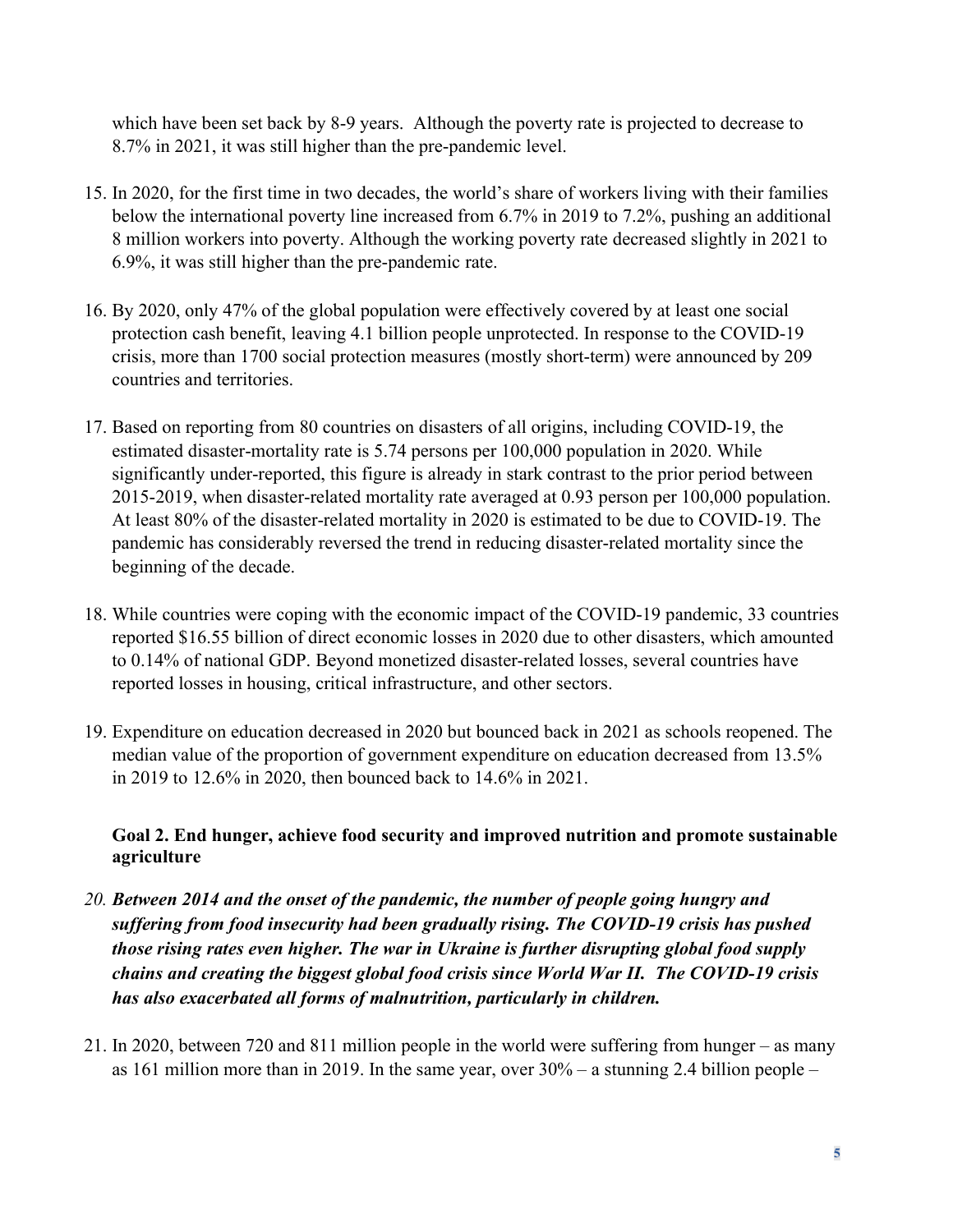were moderately or severely food insecure, lacking regular access to adequate food. This represents an increase of almost 320 million people in just one year.

- 22. Globally, 149.2 million or 22.0% of children under age 5 were suffering from stunting (low height for age) in 2020<sup>2</sup>, decreasing from 24.4% in 2015. These numbers may, however, become higher due to continued constraints in accessing nutritious diets and essential nutrition services during the pandemic, with the full impact possibly taking years to manifest. To achieve the target of a 50% reduction in the number of stunted children by 2025, global efforts must double the annual rate of decline from its current annual reduction rate of 2.1% per year to 3.9% per year.
- 23. In 2020<sup>2</sup>, wasting (low weight for height) and overweight affected 45.4 million  $(6.7%)$  and 38.9 million (5.7%) children under age 5, respectively. Wasting will be one of the conditions most impacted by COVID-19 in the short term, and around 15% more children than currently estimated may have suffered from wasting, due to deterioration in household wealth and disruptions in the availability and affordability of nutritious food and essential nutrition services. Childhood overweight may also be on the rise in some countries where unhealthy food replaced fresh, nutritious food, and movement restrictions constrained opportunities for physical activity for long periods of time.
- 24. In women, anaemia increases the risk of adverse maternal and neonatal outcomes. Since 2015, the prevalence of anaemia in women of reproductive age has been stagnant globally, with over half a billion women aged 15-49 years with anaemia in 2019 -- a prevalence of 29.9% (29.6% in non-pregnant women and 36.5% in pregnant women).
- 25. In three quarters of the limited number of countries with data, small scale food producers show an average annual income of less than half that of large-scale food producers. Similarly, the labor productivity of small-scale food producers continues to lag behind those of larger-scale producers. Among small-scale food producers, the income of women-headed production units is systematically lower than the income of those headed by men, only 50-70% of the income of those headed by men in half of the countries.
- 26. The world is still far from maintaining the genetic diversity of farmed and domesticated animals, either in the field or in genebanks. For 62% of local livestock breeds, the risk status remains unknown. Of the limited number of surveyed local livestock breeds, 72% are deemed at risk of extinction. At the same time, only 277 out of a global total of 7704 local livestock breeds have sufficient material in genebanks to reconstitute the breed in case of extinction.
- 27. The share of countries afflicted by high food prices, which had been relatively stable since 2016, rose sharply from 16% in 2019 to 47% in 2020, mainly reflecting trends in international markets. International prices of food items soared in the second half of 2020, more than offsetting declines

 $2$  The 2020 estimates do not account for the full impact of COVID-19 as household survey data on child height and age were not collected in 2020 due to physical distancing policies.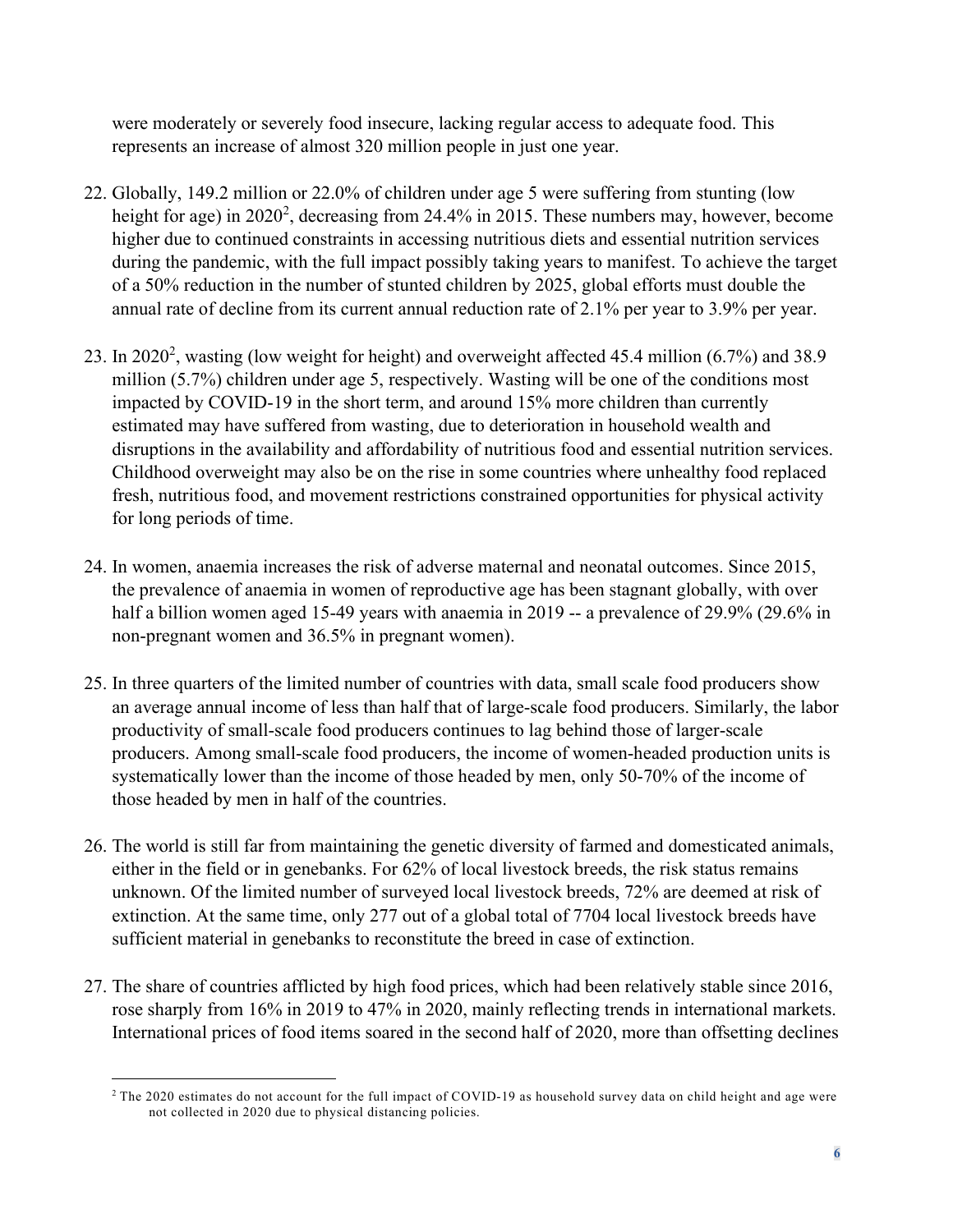in the first five months of the year, supported by the increase in international demand for cereals, vegetable oils, sugar and dairy products with the easing of the COVID-19 related restrictive measures. In domestic markets, upward pressure was also exerted by rising costs of freight and agricultural inputs as well as logistical bottlenecks and market uncertainty.

### Goal 3. Ensure healthy lives and promote well-being for all at all ages

28. As of April 2022, COVID-19 had infected more than 500 million people and killed more than 6.2 million worldwide. However, the latest estimates suggest the global "excess deaths" directly and indirectly attributable to COVID-19 could be as high as three times this number. The pandemic has severely disrupted essential health services, shortened life expectancy, and exacerbated inequities between countries and people in access to basic health services, threatening to undo years of progress in some health areas. Furthermore, immunization coverage dropped for the first time in ten years, and deaths from tuberculosis and malaria increased.

## Reproductive, maternal and child health

- 29. Based on data from 2015-2021, 84% of births worldwide were assisted by skilled health professionals, including medical doctors, nurses and midwives, an increase from 77% in 2008- 2014. In sub-Saharan Africa, coverage is 20 percentage points lower. Available data does not reflect the impact of the COVID-19 pandemic on the disruption of services, which may reverse gains made over the past decades.
- 30. The global under-5 mortality rate fell by 14% from 43 deaths per 1,000 live births in 2015 to 37 deaths in 2020, while the global neonatal mortality rate fell to 17 deaths per 1,000 live births in 2020 from 19 deaths in 2015, a 12% reduction. Even with that progress, 5 million children died before reaching their fifth birthday in 2020 alone—down from 5.9 million in 2015. Almost half of those deaths, 2.4 million, occurred in the first month of life.
- 31. The proportion of women of reproductive age (15-49 years) who have their need for family planning satisfied with modern contraceptive methods had stagnated around 77% between 2015 and 2022. However, sub-Sharan Africa has seen the largest increase, by almost 5 percentage points. The ongoing COVID-19 pandemic may lead to a reversal of this trend because of supply-chain disruptions and decreased access to family planning services.
- 32. The adolescent birth rate has fallen worldwide from 56 births per 1,000 adolescents aged 15-19 years in 2000 to 45 in 2015 and 41 in 2020. The largest declines are occurring in Central and Southern Asia, from 70 births per 1,000 adolescent women in 2000 to 24 in 2020. Early adolescent childbearing, that occurs in the 10–14-year age group, is much more common in countries in sub-Saharan Africa and Latin America and the Caribbean than in other parts of the world.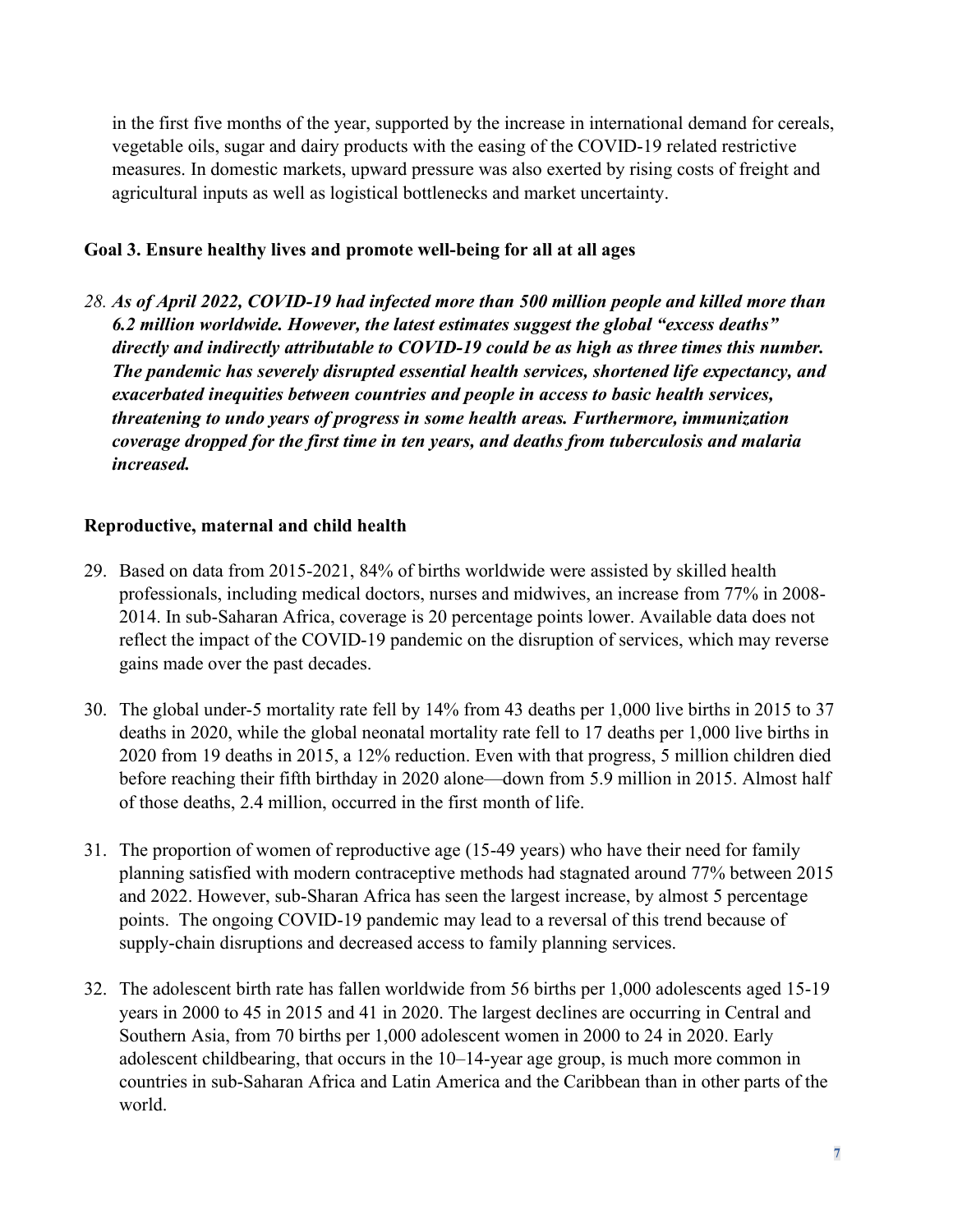### Infectious diseases

- 33. An estimated 1.5 million new HIV infections and 680,000 deaths from AIDS-related causes occurred in 2020. The incidence of HIV infections globally declined by 39% between 2010 and 2020, far less than the 75% target agreed by the UN General Assembly in 2016. Measures to slow the spread of COVID-19 and the additional strain the new pandemic has placed on health systems have disrupted HIV services.
- 34. In 2020, an estimated 9.9 million people fell ill with tuberculosis (TB) worldwide. COVID-19 caused a rise in TB deaths for the first time in a decade, from 1.2 million in 2019 to 1.3 million in 2020 (excluding TB deaths in people with HIV). TB incidence is falling at about 2% per year, which is much slower than the 4–5% annual decline that was required to achieve the 2020 milestones of the End TB Strategy. Between 2018–2020, TB treatment reached 20 million people, only half of the global target.
- 35. There were an estimated 241 million malaria cases and 627,000 malaria deaths worldwide in 2020. This represents about 14 million more cases in 2020 compared to 2019, and 69,000 more deaths. About two thirds of the additional deaths were linked to disruptions in the provision of malaria services during the pandemic. Africa was home to 95% of malaria cases and 96% of malaria deaths.
- 36. Despite significant disruptions to health services caused by COVID-19, the global number of people requiring treatment and care for neglected tropical diseases (NTDs) decreased from 2.19 billion in 2010 to 1.73 billion in 2020. Notably, in least developed countries (LDCs), 48% of the total population required NTDs treatment and care in 2020, down from 79% in 2010.

### Non-communicable diseases, mental health and environmental risks

- 37. Globally, 74% of all deaths in 2019 were caused by noncommunicable diseases (NCDs). The probability of dying from any of the four main NCDs (cardiovascular disease, cancer, diabetes or chronic respiratory disease) between age 30 and 70 declined from 19.9% in 2010 to 17.8% in 2019. This rate of decline is insufficient to meet this SDG target.
- 38. Tobacco use rates have declined in 150 countries, contributing to the decline of the global average prevalence rate from 24.4% in 2015 to 22.3% in 2020. In fifteen countries, tobacco use rates are either steady or still going up.
- 39. Global suicide death rate declined by 29% from 13.0 deaths per 100,000 population in 2000 to 9.2 deaths in 2019. Although the available data do not show an increase in suicide rates during the first months of the COVID-19 crisis, the pandemic has had a severe impact on the mental health and wellbeing of people around the world. In 2020, there was an 25% increase in prevalence of anxiety and depression worldwide.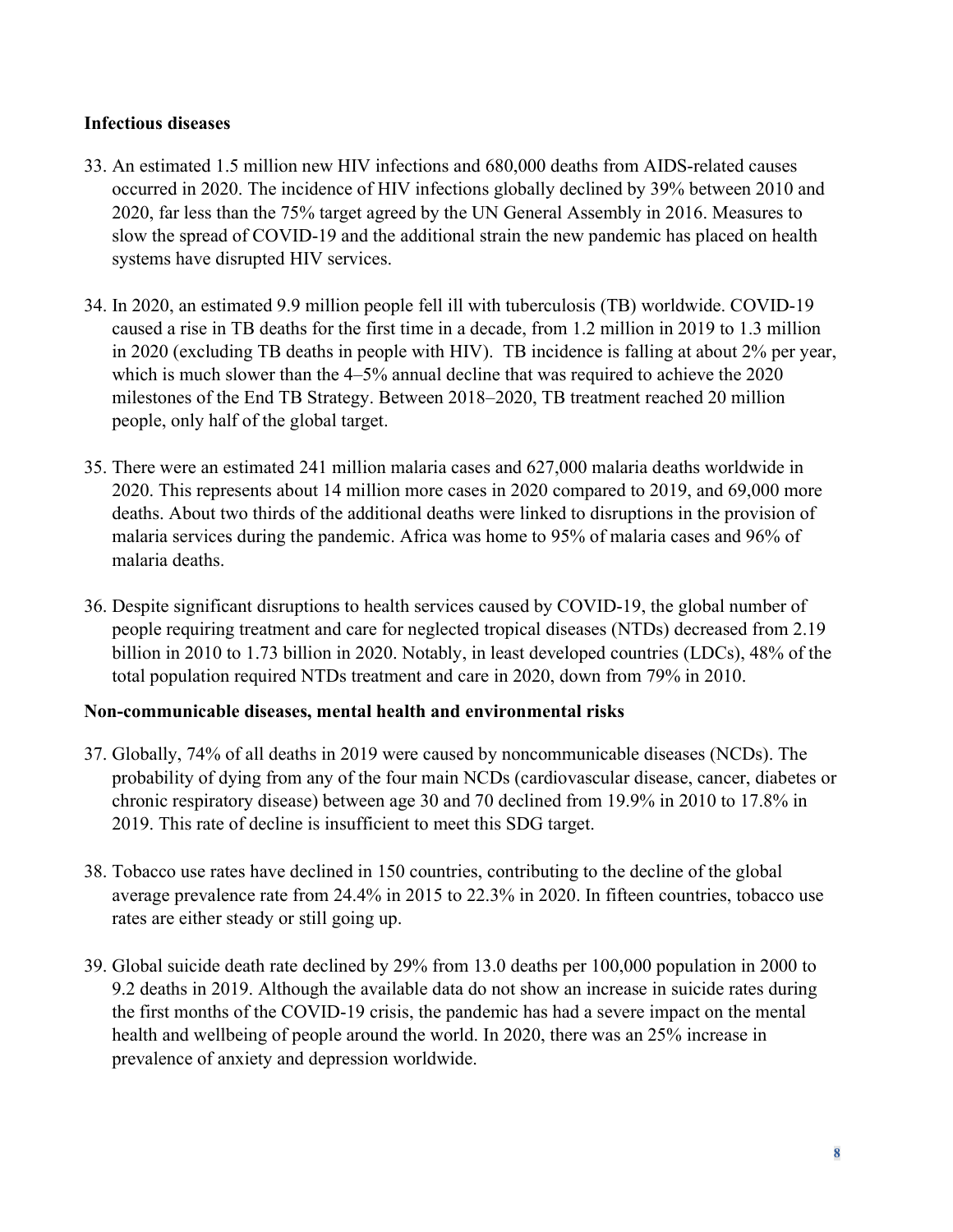### Health Systems and Funding

- 40. Infant immunization coverage dropped to 83% in 2020 from 86% in 2019. The COVID-19 pandemic and associated disruptions have resulted in 22.7 million children missing out on vaccinations, 3.7 million more than in 2019 and the highest number since 2005. Moreover, 17.1 million children did not receive vaccines through the routine immunization programme, an increase from 13.6 million. Measles is a highly contagious disease and the current coverage levels of 70% with 2 doses are insufficient to prevent measles outbreaks illness, disability and deaths caused by complications associated with the disease. The human papillomavirus (HPV) vaccine, targeting 9-14 years old girls to prevent cervical cancer, was offered in 111 countries in 2020, but is still yet to reach the poorest countries.
- 41. Improvements in essential health services, as measured by the universal health coverage service index, increased from a global average of 45 out of 100 in 2000 to 67 in 2019, with the highest score in Europe and Northern America (81), and the lowest in sub-Saharan Africa (45). The pandemic is likely to halt the continuous progress made in service coverage expansion over the past 20 years as health systems face challenges to ensure the continuity of essential health services.
- 42. Even before the pandemic, the global proportion of the population with out-of-pocket health spending exceeding 10% of their household budget was on the rise, exceeding 13%. With the combined health and economic impacts of COVID-19, people are likely to face greater financial constraints to access care and, among those paying out-of-pocket for health, financial hardship is likely to further worsen, particularly among already disadvantaged populations.
- 43. Health and care workers remain at the fore front of the COVID-19 pandemic response. In the period between January 2020 and May 2021, the pandemic may have claimed the lives of 115,500 health and care workers, globally.
- 44. Data for 2014-2020 show that the density of nursing and midwifery personnel in Northern America remains the highest, over 152 per 10,000 population— close to 4 times the global average of 40 per 10,000 and over 15 times that of sub-Saharan Africa and 8 times that of Northern Africa and Southern Asia. Despite a steady increase in the density of medical doctors per 10,000 population globally, the disparities between regions remains high—from an estimated 40 medical doctors per 10,000 population in Europe, to only 2 in sub-Saharan Africa.

## Goal 4. Ensure inclusive and equitable quality education and promote lifelong learning opportunities for all

45. The COVID-19 outbreak has caused a global education crisis. Most education systems in the world have been severely affected by education disruptions and faced unprecedented challenges. School closures brought by the pandemic have had devastating consequences for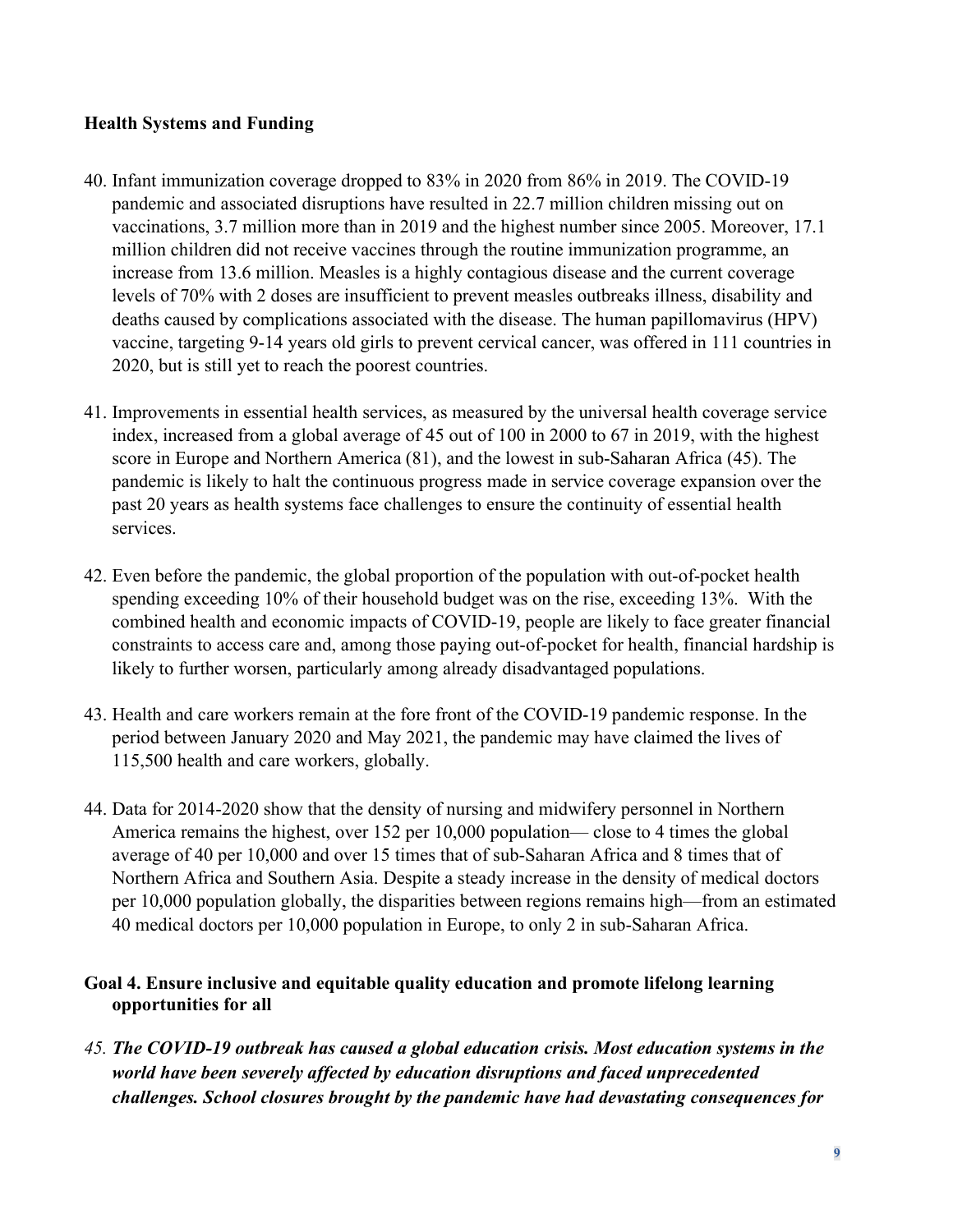children's learning and wellbeing. It is estimated that 147 million children missed more than half of their in-class instruction over the past two years. This generation of children could lose a combined total of \$17 trillion in lifetime earnings in present value. School closures affected girls, children from disadvantaged backgrounds, those living in rural areas, children with disabilities and children from ethnic minorities more than their peers.

- 46. The percentage of young people completing upper secondary school increased from 54% in 2015 to 58% in 2020, slowing down relative to its progress in the preceding five-year period. It is too early to predict the effect of COVID-19 on completion. Early indications from low-income countries based on phone surveys indicate a small decline in attendance upon a return to school but a larger increase in repetition, which may increase dropouts in coming years.
- 47. Data from 73 (mostly low- and middle-income) countries for the period of 2013-2021, indicate that around 7 in 10 children aged 3 and 4 are developmentally on track, with no significant differences by child's sex.
- 48. The participation rate in organized learning one year before the official primary entry age rose steadily in the years before COVID-19, from 69% in 2010 to 75% in 2020, but with considerable variation between countries (ranging as low as 13% to nearly 100%). This progress is threatened by the COVID-19 pandemic, as early childhood education and early grades school children – especially from low- and middle-income countries, are the most affected by education disruption. In most countries, early education facilities and schools were partially or fully closed for more than a full school year.
- 49. Based on data for 2016-2018, the participation rate of youth and adults in formal and non-formal education and training in the previous 12 months among sub-Saharan Africa countries with data is typically around 5% or less, compared to over 40% in Northern American and many European countries.
- 50. Insufficient skills are often mentioned as an impediment to effective Information Communication Technology (ICT) use. Based on data for 2017-2020, in only 10% of countries, more than 70% of individuals can carry out one of the activities that compose basic skills in the last three months, such as sending an e-mail with an attachment. In only 15% of countries, more than 40% of people have standard skills, such as creating an electronic presentation with presentation software.
- 51. Despite improvements, disparities in educational participation and outcomes are persistent. Gender inequalities remain for many indicators. For example, most countries with data have not achieved gender parity in the proportion of children meeting minimum learning proficiency standards in reading, and in the lower secondary completion rate. For the lower secondary completion rate, only one sixth of countries with data had parity between rural and urban areas, and almost no countries achieved parity between children of the richest and poorest households.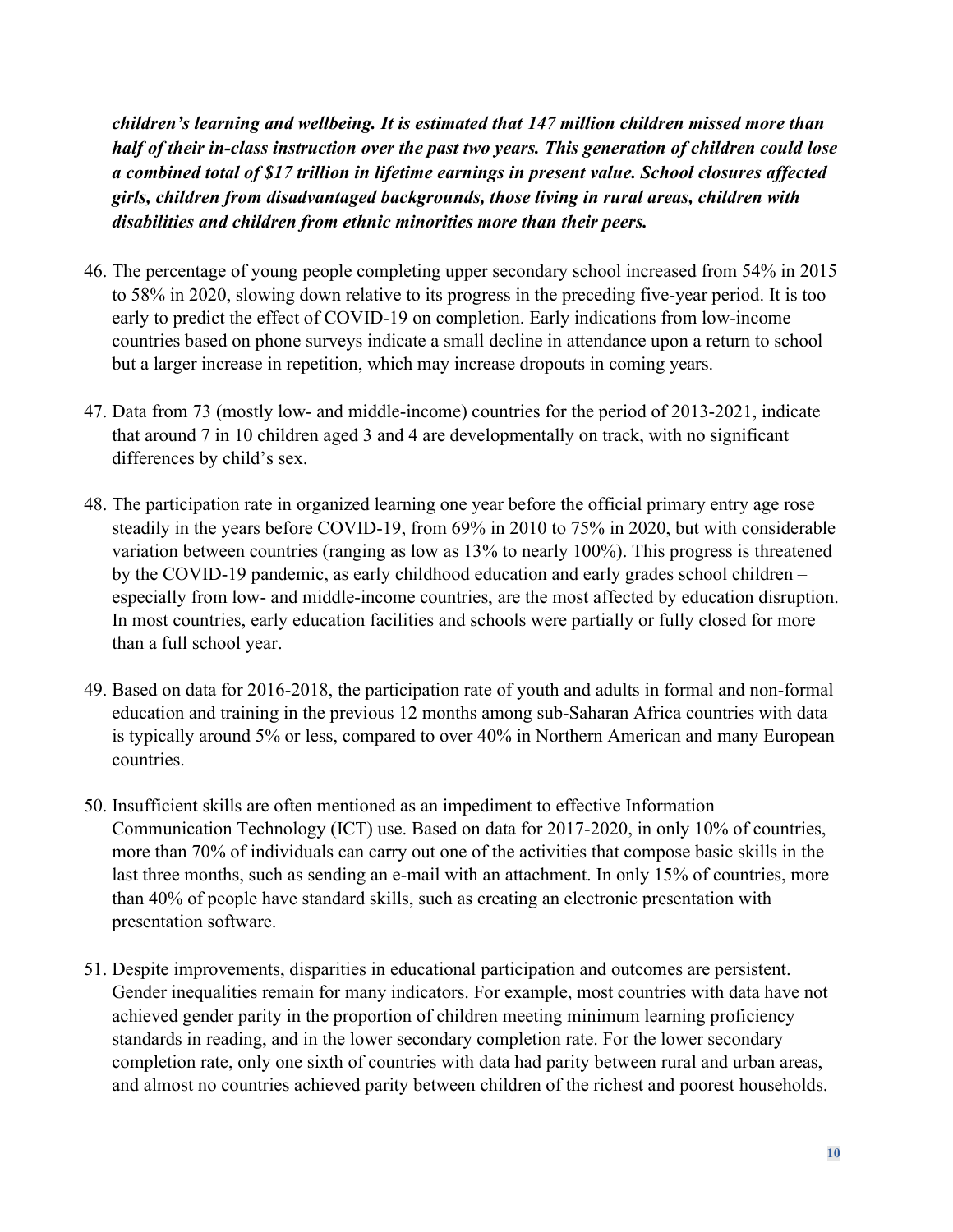- 52. Basic school infrastructure is far from universal. In 2020, approximately a quarter of primary schools globally do not have access to basic services such as electricity, drinking water and basic sanitation facilities. Figures are substantially lower for other facilities such as ICT facilities and the disability adapted infrastructure, with around 50% of primary schools with access. Shares among LDCs tend to be substantially lower, at approximately one half to two-thirds of the global average. During the global pandemic, schools in comparatively disadvantaged areas were less equipped to keep children and staff safe.
- 53. In 2020, there were about 12 million pre-primary school teachers, 33 million primary school teachers, and 38 million secondary school teachers working in classrooms around the world, of which 83% of primary and secondary school teachers are trained.

### Goal 5. Achieve gender equality and empower all women and girls

- 54. The world is not on track to achieve gender equality by 2030 and has been pushed further off track by the socioeconomic fallout of the pandemic. Women and girls remain disproportionately affected, struggling with lost jobs and livelihoods, derailed education, increased burdens of unpaid care work and domestic violence. Over 100 million women aged 25-54, with small children at home, are out of the workforce globally in 2020, including the more than 2 million who left the labour force due to the increased pressures of unpaid care work. Women's health services faced major disruptions and undermined women's sexual and reproductive health. And despite women's effective and inclusive leadership in responding to COVID-19, they are excluded from decision-making positions. Further, many countries do not have comprehensive systems to track budgets for gender equality, limiting the allocation of public resources for implementation of laws and policies. Efforts must be strengthened to ensure laws, policies, budgets and institutions advance gender equality.
- 55. Discriminatory laws and legal gaps continue to prevent women from enjoying their human rights. Based on 2020 data from 95 countries and territories, more than half lacked quotas for women in the national parliament; while 83% included budgetary commitments to implement legislation addressing violence against women, 63% continued to lack laws defining rape based on the principle of consent. Although over 90% mandate nondiscrimination based on gender in employment, almost half continued to restrict women from working in certain jobs or industries; and almost a quarter of countries did not grant women equal rights with men to enter marriage and initiate divorce.
- 56. Violence against women and girls is prevalent across countries and affects women of all ages. Globally, over 1 in 4 (26%) ever-partnered women aged 15 years and older, that is 641 million women, have been subjected to physical and/or sexual violence by a husband or intimate partner at least once in their lifetime in 2018. Data on violence experienced by older women, including on specific forms such as being restrained, being ostracized or neglected, is urgently needed but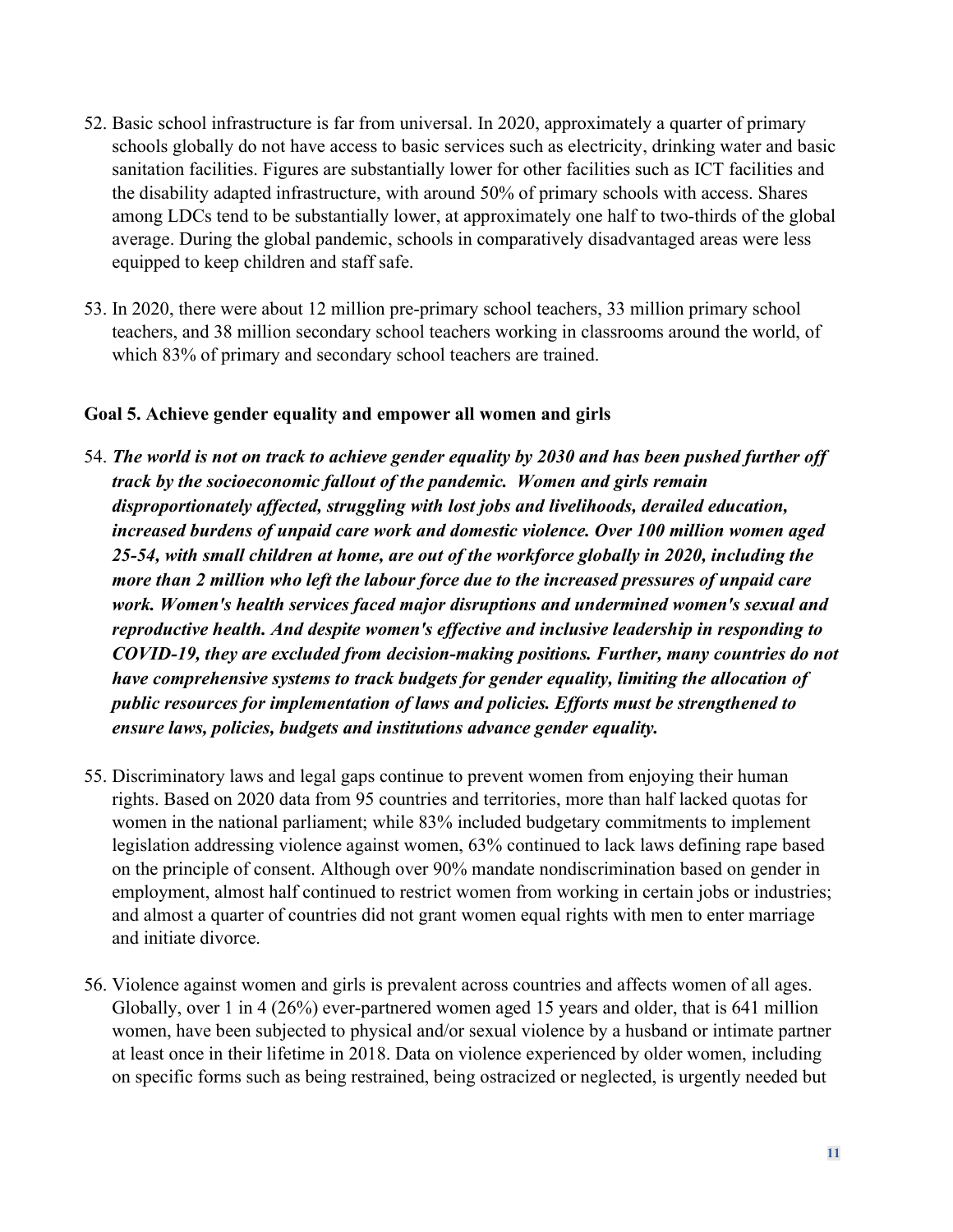remains largely unavailable. Only less than 10% of eligible data on intimate partner violence captures the prevalence of this violence against women aged 50 and older.

- 57. One in five young women worldwide (19%) were married in childhood in 2021. Child marriage is most common in sub-Saharan Africa, a region where progress has been modest, followed by South Asia, which has achieved greater declines. Globally, the prevalence of child marriage has declined by about 10% in the past five years. However, the profound effects of COVID-19 are threatening this progress, with up to 10 million additional girls at risk of child marriage in the next decade because of the pandemic.
- 58. The practice of female genital mutilation (FGM) has proved remarkably tenacious, despite efforts spanning nearly a century to eliminate it. At least 200 million girls and women alive today have been subjected to FGM, based on the latest available data from 31 countries, where the practice is concentrated. Nevertheless, several countries have seen some declines in the practice compared to 30 years ago.
- 59. On an average day, women spend about 2.5 times as many hours on unpaid domestic work and care work as men, according to the latest data from 90 countries and areas collected between 2001 and 2019.
- 60. As of 1 January 2022, the global share of women in lower and single houses of national parliaments reached merely 26.2%, up from 25.6% in 2021. Women's share is slight over one third in local governments (in 135 countries with data). Well-designed legislated gender quotas, zero tolerance for violence against women in politics, and gender-sensitive and safer political environments are key to fast-track and sustain women's equal representation in decision-making.
- 61. Working women have been disproportionately affected by the COVID-19 pandemic. They accounted for 39.4% of total employment before the pandemic in 2019, but made up nearly 45% of global employment losses in 2020. The share of women in managerial positions worldwide has shown only a slight improvement over the last two decades, rising from 25.3% in 2000 to 28.3% in 2019, and remained unchanged in 2020.
- 62. Based on data from 64 countries for 2007-2020, only 57% of married or in-union women aged 15 to 49 make their own decisions regarding sexual and reproductive health and rights. While women seem to have the most autonomy in deciding to use contraception, with 92% empowered, only three in four women can decide on their own health care or say no to sex.
- 63. Among the 115 countries with data in 2022, countries have in place, on average, 76% of the laws and regulations needed to guarantee full and equal access to sexual and reproductive health and rights, strongest in terms of enabling laws and regulations is HIV and HPV (81%), followed by contraceptive services (76%), maternity care (74%), and sexuality education (65%).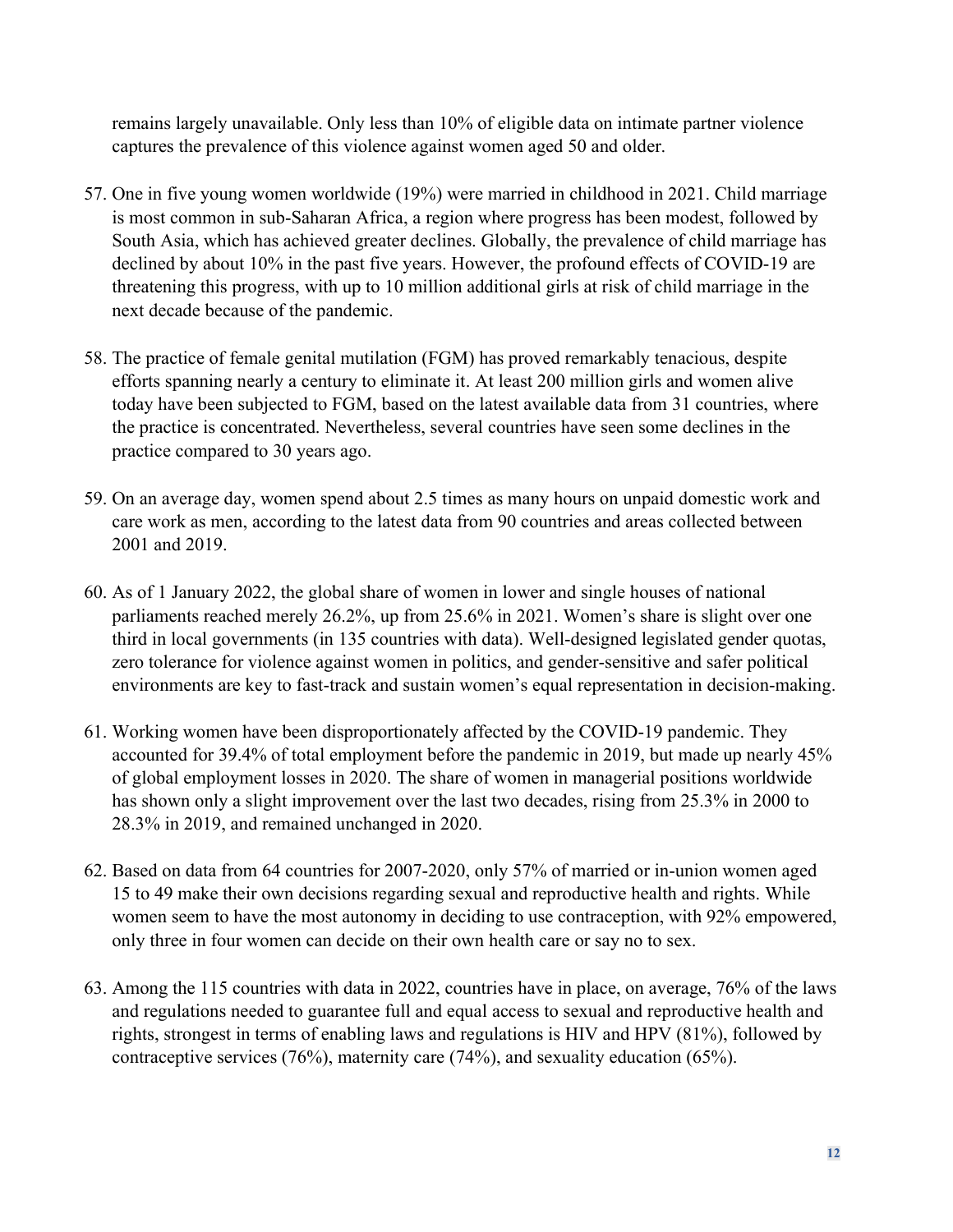- 64. Available data from 36 countries for 2009-2020 show that, in 30 countries, less than 50% of women have ownership and/or secure tenure rights over agricultural land. In 18 countries, the corresponding share of men was twice as high. In addition, the share of men among landowners reaches over 70% in 9 countries; and only in 8 countries, women had a higher share than men among the landowners.
- 65. Data available from 52 countries for 2019-2021 reveal that about 46% of legal frameworks offer limited protection of women's land rights, while nearly 25% offer medium levels of guarantees. Only 29% of reporting countries include enough provisions in their legal frameworks offering good protection of women's rights to land. The most prominent areas in which positive results have been achieved are in succession rights (64% of the countries) and in protection of being disposed in land transactions (56% requiring spousal consent). By contrast, joint land registration and protection of women's land rights when customary law is legally recognized continue to be a concern in many countries.
- 66. Ownership of mobile phones has been shown to be an important tool to empower women. In 30 of 70 countries with data for 2017-2021, gender parity in mobile phone ownership has been achieved, and in 13 more countries, more women than men own a mobile phone.
- 67. Socio-economic recovery from COVID-19 requires effective and gender responsive public finance management systems. Based on data reported by 105 countries and areas for 2018-2021, 26% of countries globally have comprehensive systems in place to track and make public allocations for gender equality, 59% have some features of a system in place, and 15% do not have the minimum elements of these systems.

### Goal 6. Ensure availability and sustainable management of water and sanitation for all

- 68. Access to safe water, sanitation and hygiene is the most basic human need for health and wellbeing. Billions of people will lack access to these basic services in 2030 unless progress quadruples. Demand for water is rising due to rapid population growth, urbanization and increasing water needs from agriculture, industry, and energy sectors. Decades of misuse, poor management, over-extraction of groundwater and contamination of freshwater supplies have exacerbated water stress. In addition, countries are facing growing challenges linked to degraded water-related ecosystems, water scarcity caused by climate change, underinvestment in water and sanitation, and insufficient cooperation on transboundary waters.
- 69. Between 2015 and 2020, the population using safely managed drinking water services increased from 70% to 74%, the population with safely managed sanitation increased from 47% to 54%, and the population with access to handwashing facilities with soap and water in the home increased from 67% to 71%. Rates of progress for these basic services would need to quadruple to reach universal coverage by 2030.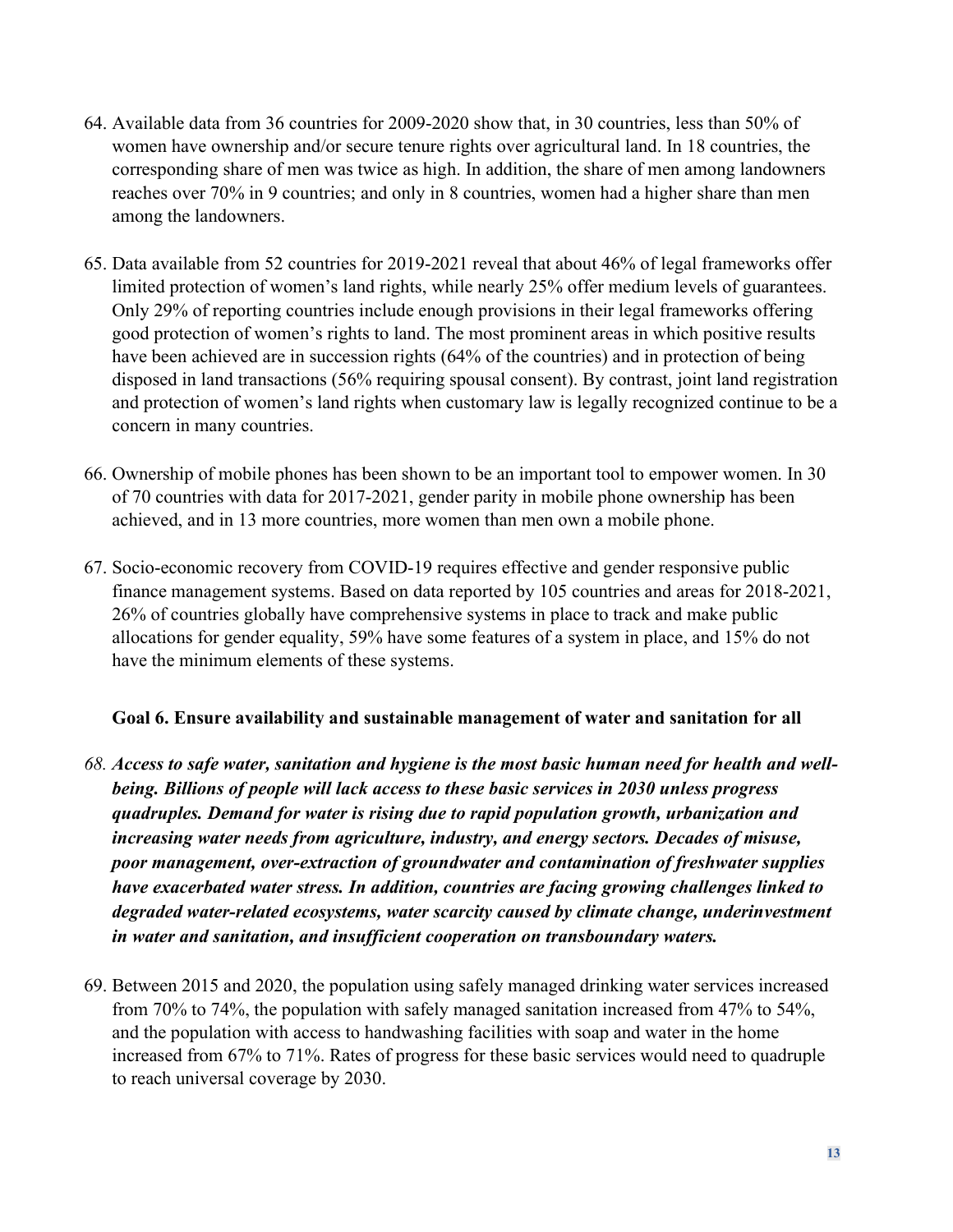- 70. Assessment of rivers, lakes and aquifers in 97 countries in 2020 shows that 60% of water bodies assessed have good water quality. Of the 76,000 water bodies that were reported on in 2020, only 1% were from the poorest countries. For at least 3 billion people, the quality of the water they rely upon is unknown due to a lack of monitoring.
- 71. Water use efficiency rose from \$17.4/m3 in 2015 to \$19.4/m3 in 2019 worldwide, which represents a 12% efficiency increase. Around 57% of countries presented a water use efficiency equivalent to \$20/m3 or less in 2019.
- 72. Across the world, water stress levels remained safe at 18.6% in 2019, though this hides large regional variations. Southern Asia and Central Asia registered high levels of water stress at over 75%, whereas Northern Africa registered a critical water stress level of over 100%. Since 2015, water stress levels have increased significantly in Western Asia and Northern Africa.
- 73. To ensure a sustainable and equitable distribution of water to meet domestic, industrial, agricultural and environmental needs, the average global rate of implementation of improved management of water resources – from 49 in 2017 to 54 in 2020 – needs to urgently double. With political will and adequate financing, 22 countries made significant gains between 2017 and 2020, showing that real and rapid progress is possible and providing tangible examples for the 107 countries that need to significantly accelerate implementation.
- 74. Transboundary rivers, lakes and aquifers are shared by 153 countries around the world. Ensuring that these waters are managed equitably, sustainably, and peacefully, particularly in the context of climate change, requires countries to put in place operational arrangements for water cooperation. Data from 2017 and 2020 suggests slow progress, with only 32 countries having 90% or more of their transboundary waters covered by such arrangements.
- 75. Over the past 300 years, wetland ecosystems have experienced an 85% loss in extent despite the very high value goods and services they provide. Additionally, the extent of surface water bodies, including lakes, rivers, and reservoirs, is rapidly changing across the entire planet, with one in five river basins experiencing high - above natural - fluctuations in surface water during the last 5 years. Population growth, changes to land cover and land use, and climate change are key drivers of these changes to freshwater ecosystems.

### Goal 7. Ensure access to affordable, reliable, sustainable and modern energy for all

76. Despite progress, there are still over 700 million people globally living in the dark and 2.4 billion cooking with harmful and polluting fuels. Although the use of renewable energy and energy efficiency has improved, progress is not fast enough to achieve SDG 7. The war in Ukraine is driving up global energy prices and increasing energy insecurity in Europe. To respond to the energy crisis, some European countries plan to speed up renewables transition and increase investments in renewables and energy efficiency, while some other countries plan a resurgence of coal, putting the green transition at risk.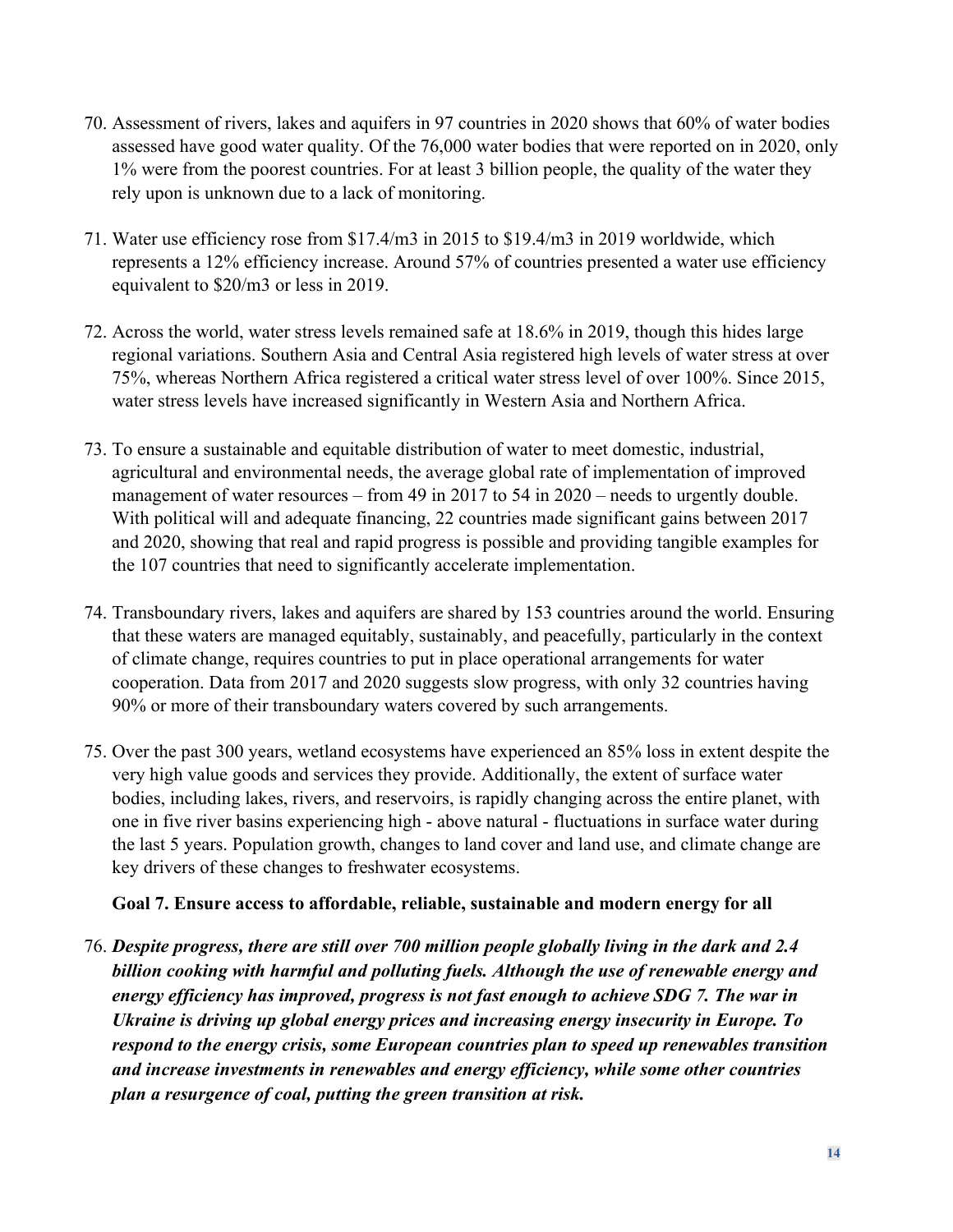- 77. Between 2010 and 2020, the world population with access to electricity reached 91%, up from 83%, with 1.3 billion people gaining access. This still leaves 733 million people in the dark- more than three quarters of them living in sub-Saharan Africa. In the 2018-2020 period, the annual access growth was 0.5 percentage points, which should accelerate to an annual average of 0.9 percentage points to achieve universal access by 2030, requiring significant efforts to reach the ones living in low-income and fragile and conflict-affected countries.
- 78. In 2020, 69% of the global population had access to clean cooking fuels and technologies. While more than half of those without access to clean cooking fuels live in Asia, 19 out of the 20 countries with the lowest percentage of people having access to clean cooking were LDCs in Africa.
- 79. The share of renewable sources in total final energy consumption amounted to 17.7% globally in 2019 - this is less than one percentage point higher than in 2015. The electricity sector records the largest share of renewables in total final energy consumption (26.2% in 2019) and drives most of the growth in renewable energy use, while the heat and transport sectors have seen limited progress.
- 80. The global primary energy intensity—defined as the ratio of global total energy supply per unit of GDP—improved from 5.6 megajoules per dollar (2017 PPP) in 2010 to 4.7 megajoules in 2019. Since 2015, global energy intensity has improved by 1.6% per year on average, which is still short of the 3.2% annual rate now needed to reach SDG 7.3.
- 81. International financial flows to developing countries in support of clean and renewable energy reached \$10.9 billion in 2019, 23.6% lower than in 2018, showing a contraction even before the COVID-19 pandemic. A longer five-year moving average trend shows that average annual commitments decreased for the first time since 2008 by 5.5% from \$17.5 billion in 2014-18 to \$16.6 billion in 2015-19.
- 82. Installed renewable energy-generating capacity in developing countries reached a record 245.7 Watts per capita in 2020. Since 2015, renewable capacity per capita increased by 57.6%, but SIDS, LDCs and LLDCs lagged behind–it would take LDCs and LLDCs almost 40 years and SIDS almost 15 years to reach the same progress as the developing countries reached on average in 2020.

## Goal 8. Promote sustained, inclusive and sustainable economic growth, full and productive employment and decent work for all

83. The COVID-19 pandemic caused the worst economic crisis in decades in 2020, severely damaging working time and income. Although the global economy started to rebound in 2021, waves of spreading COVID-19 infections, together with rising inflation, major supply-chain disruptions, policy uncertainties, and unsustainable debt in developing countries, caused the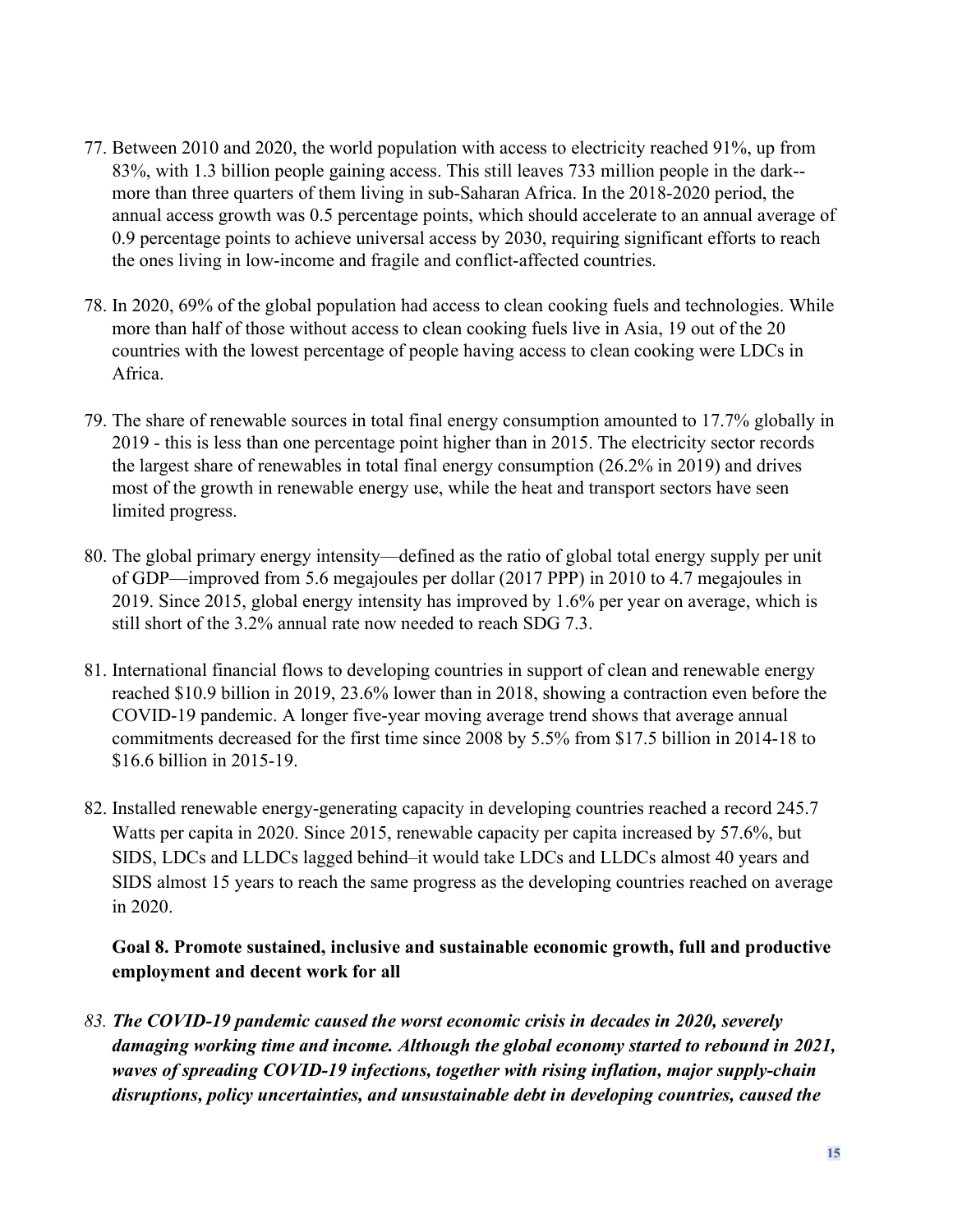## global economy to slow down at the end of 2021. The conflict in Ukraine is expected to seriously set back global economic growth in 2022.

- 84. Following an increase of about 1.4% in 2019, global real GDP per capita decreased sharply by 4.4% in 2020. Global real GDP per capita is estimated to rebound at a growth rate of 4.4% in 2021 and projected to increase again by 3.0% in 2022 and 2.5% in 2023 based on pre-war estimations. The war in Ukraine is likely to downgrade global growth. The real GDP of LDCs increased by 5.0% in 2019 and showed no growth in 2020 because of the disruption caused by the pandemic.
- 85. The COVID-19 pandemic resulted in unprecedented and volatile developments in labour productivity levels. Globally, output per worker grew at an average annual rate of 1.6% between 2015 and 2019. In 2020, the output per worker dropped by 0.6%, the first such decline since 2009. Global labour productivity rebounded sharply in 2021, rising by 3.2%.
- 86. Prior to the onset of the pandemic, informal employment represented 60.2% of global employment in 2019. COVID-19 containment measures and mobility restrictions prevented labour reallocation to informal employment. Rather than becoming unemployed or shifting to informal jobs, as in previous crises, laid-off employees and self-employed workers alike left the labour force. A disproportionate impact on informal workers was reflected in a decline in the informal employment rate in some countries at the height of the crisis, which has left informal workers and their families in a highly precarious position, exposed to sudden income losses and heightened risks of falling into poverty.
- 87. Equal treatment in employment is part and parcel of decent work. Globally women continue to be paid 19% per cent less than men based on an ILO 2018/2019 study. In 87% of countries with recent data, professionals earn per hour on average more than double what workers in elementary occupations earn.
- 88. In 2021, the global unemployment rate declined slightly to 6.2%, which is still well above the pre-pandemic rate of 5.4%. The ILO projects that unemployment will remain above its 2019 level until at least 2023. Meanwhile, the level of unemployment underestimates the full employment impact of the crisis since many who left the labour force have not come back. It also does not reflect the reduction in working hours for those that remained employed. In 2021, 4.3% of global working hours were lost compared to the fourth quarter of 2019, which is equivalent to a deficit of 125 million full-time jobs (assuming a 48‑hour working week).
- 89. The proportion of the world's youth not in education, employment or training (NEET) is now at its highest level since 2005. The NEET rate had remained unchanged from 2015 to 2019 at 21.8%, but increased to 23.3% in 2020, an increase of almost 20 million youth. Although youth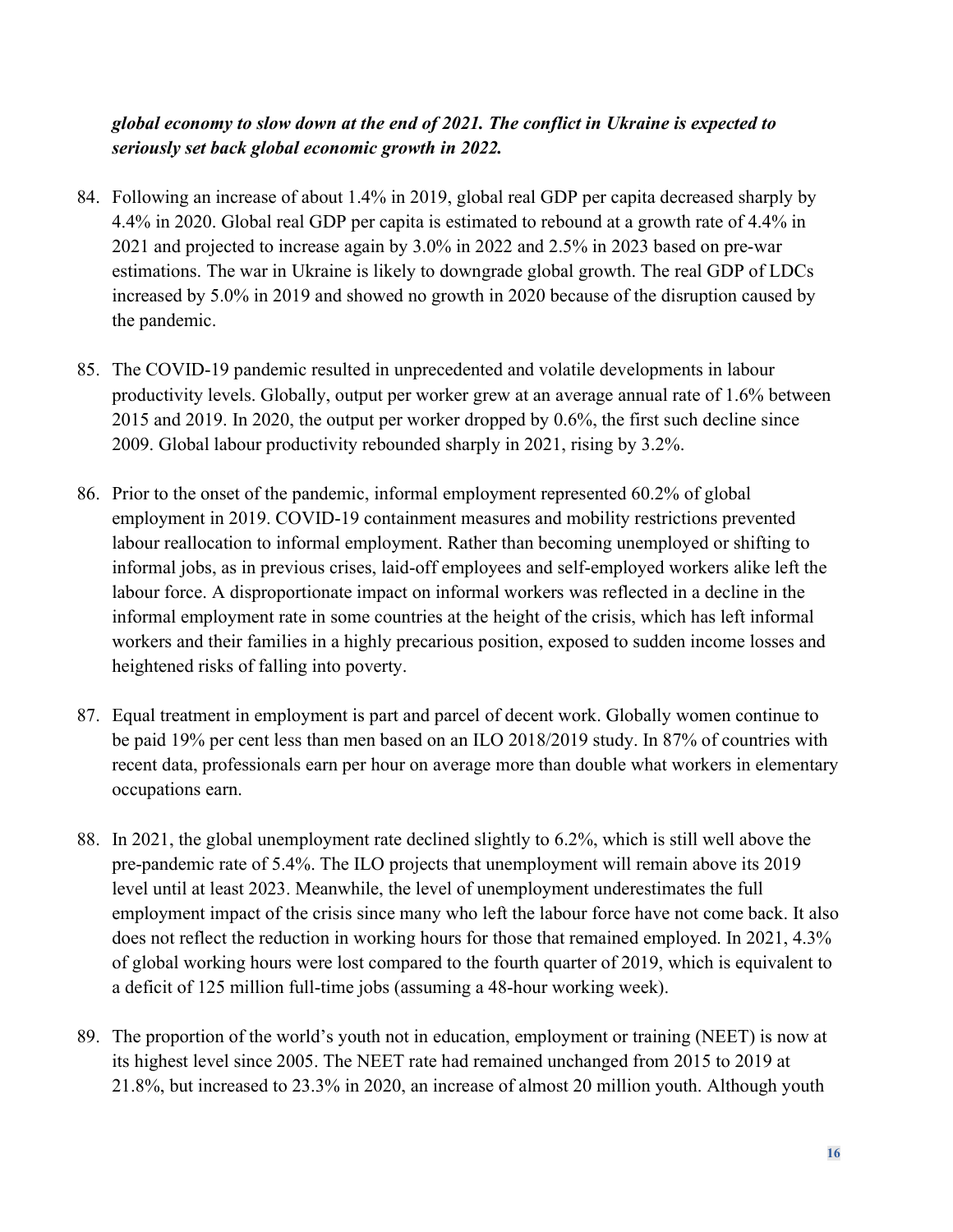represented only 13% of total employment before the crisis, they made up 34.2% of the 2020 decline in employment. Meanwhile, both technical and vocational education and on-the-job training suffered massive disruption, forcing many young people to quit their studies.

- 90. Latest estimates indicate that the number of children in child labour rose to 160 million (63 million girls and 97 million boys) worldwide at the beginning of 2020 – an increase of 8.4 million children in the last four years. This translates to almost 1 in 10 of all children in child labour worldwide.
- 91. Global GDP from tourism nearly halved between 2019 and 2020, and the sector faced its worst crisis in recent history with businesses, employment and livelihoods around the world severely impacted. After a marked positive trend over the past decade and reaching \$3.4 trillion in 2019 or 4% of global GDP, the economic contribution of tourism plummeted to \$1.8 trillion or 2.3% of world GDP in 2020.
- 92. Access to finance has continued to rise worldwide since 2015, with new modes of access playing an increasingly important role in more recent years. Globally, the number of ATMs per 100,000 adults grew from 65.3 in 2015 to 67.3 in 2020. By contrast, the number of commercial bank branches per 100,000 decreased slightly from 15.2 in 2015 to 14.4 in 2020. The COVID-19 pandemic seems to have reinforced the use of digital modes of financial access further, whereas both indicators declined globally and in most regions from 2019 to 2020.
- 93. The development and implementation of national youth employment strategies is increasing across most regions. Out of 81 countries reporting in 2021, more than half have operationalised such strategies, while slightly less than one third have developed one but did not provide conclusive evidence on implementation.

## Goal 9. Build resilient infrastructure, promote inclusive and sustainable industrialization and foster innovation

- 94. The manufacturing industry showed recovery from the pandemic in 2021, though the rebound is uneven across countries, with stagnations in LDCs. Almost one in three jobs in the manufacturing industry had been negatively impacted during the pandemic. Higher technology industries had a better performance and recovered faster, providing a strong example of how important technological innovation is to achieve SDG 9.
- 95. In 2021, global manufacturing activity rose above the pre-pandemic level, but the recovery remains incomplete and unequal. Manufacturing in LDCs stagnated owing to subdued and volatile global demand and disruption to global trade, in addition to tighter domestic economic policies. Despite the pandemic disruptions, the global share of manufacturing value added (MVA) in total GDP increased from 16.2% in 2015 to 16.9% in 2021. While MVA per capita in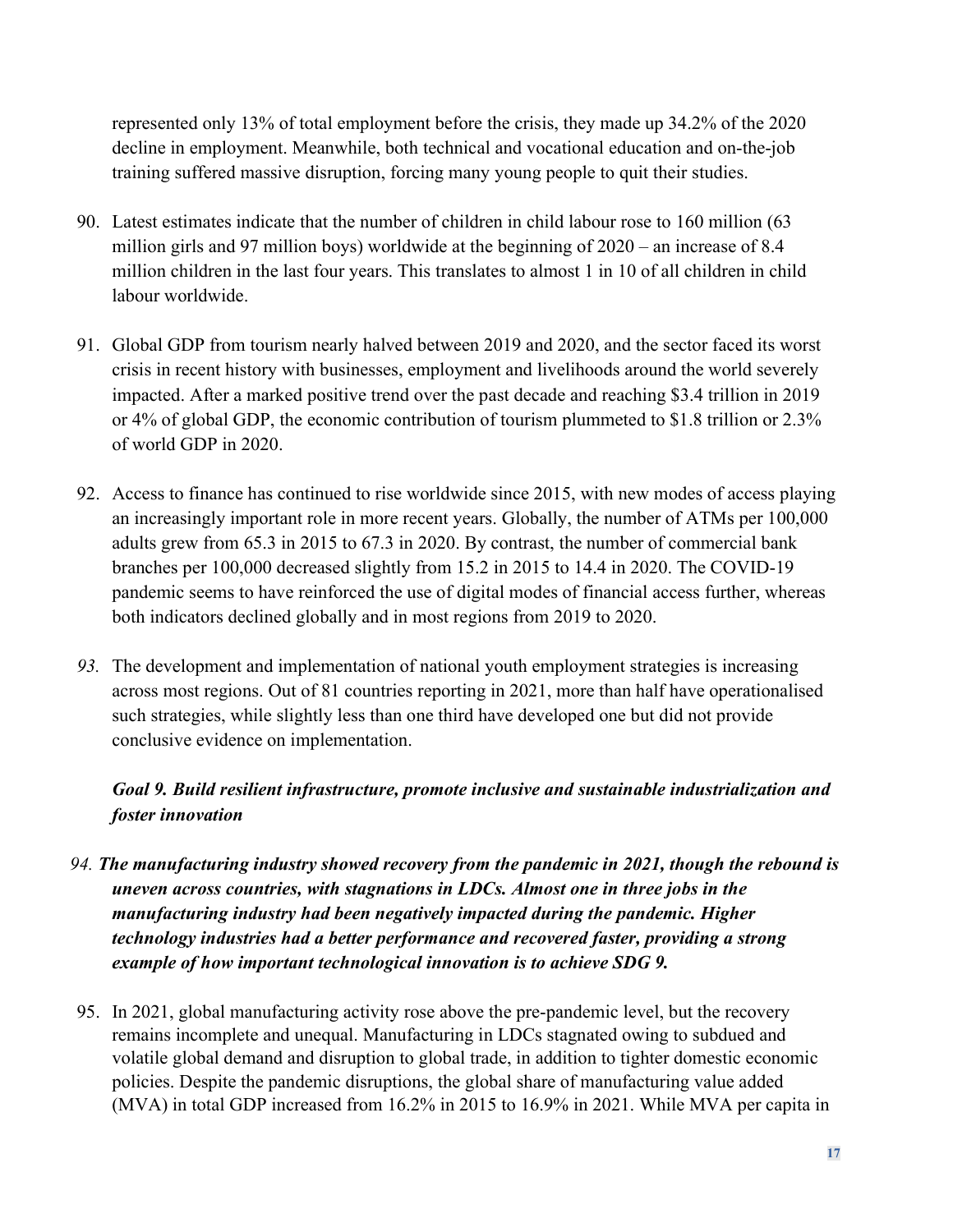Europe and Northern America reached their all-time high of \$5,006 in 2021, in LDCs it decreased to \$134.

- 96. Because of the pandemic, nearly one in three jobs in manufacturing supply chains globally are likely to have undergone termination, a reduction in working hours or payment, or other worsened conditions. The share of manufacturing employment in total employment thus decreased significantly from 13.7% in 2019 to 13.1% in 2020.
- 97. Small industrial enterprises are more vulnerable to economic downturns than larger firms due to their limited financial resources and greater supply chain dependencies. Although governmental support plays a key role in supporting small enterprises to survive and thrive during and after the crisis, such a stimulus is hardly available in low-income countries. Only 15.7% of small-scale industries in sub-Saharan Africa received loans or lines of credit, compared with 44.2% in Latin America and the Caribbean, based on survey data from 2006-2020.
- 98. Global carbon dioxide (CO2) emissions declined by 5.8% in 2020, or almost 2 billion tons the largest decline since 1990 and almost five times greater than the 2009 decline that followed the global financial crisis. Despite the decline in 2020, global energy-related CO2 emissions remained at 31.5 billion tons, which contributed to CO2 reaching its highest average annual concentration in the atmosphere. In 2021, global energy-related CO2 emissions rose by 6.0% to 36.3 billion metric tonnes, their highest ever level, as demand for coal, oil and gas rebounds with the economy.
- 99. Most of the industries using medium- and high-technology have reached pre-pandemic levels, except for motor vehicles and other transport equipment. The production of motor vehicles is facing larger challenges worldwide due to supply chain disruptions of resources and intermediate goods. However, the share of medium- and high-technology manufacturing in total manufacturing was only 21.4% in sub-Saharan Africa and 10.5% in LDCs, compared to 47.7% in Europe and Northern America in 2019.
- 100. In most developing countries, mobile broadband (3G or above) is the main way—and often the only way—to connect to the Internet. Now 95% of the world population has access to a mobile broadband network. Between 2015 and 2021, 4G network coverage doubled to reach 88% of the world's population. However, the coverage gap remains significant in LDCs and LLDCs, where 17% of the population remains without any access to a mobile broadband network.

## Goal 10. Reduce inequality within and among countries

101. The COVID-19 crisis has exacerbated global income inequality, partly reversing the decline of the previous two decades. Weak recoveries in emerging markets and developing economies are expected to raise between-country inequality. Globally, refugees were at the highest absolute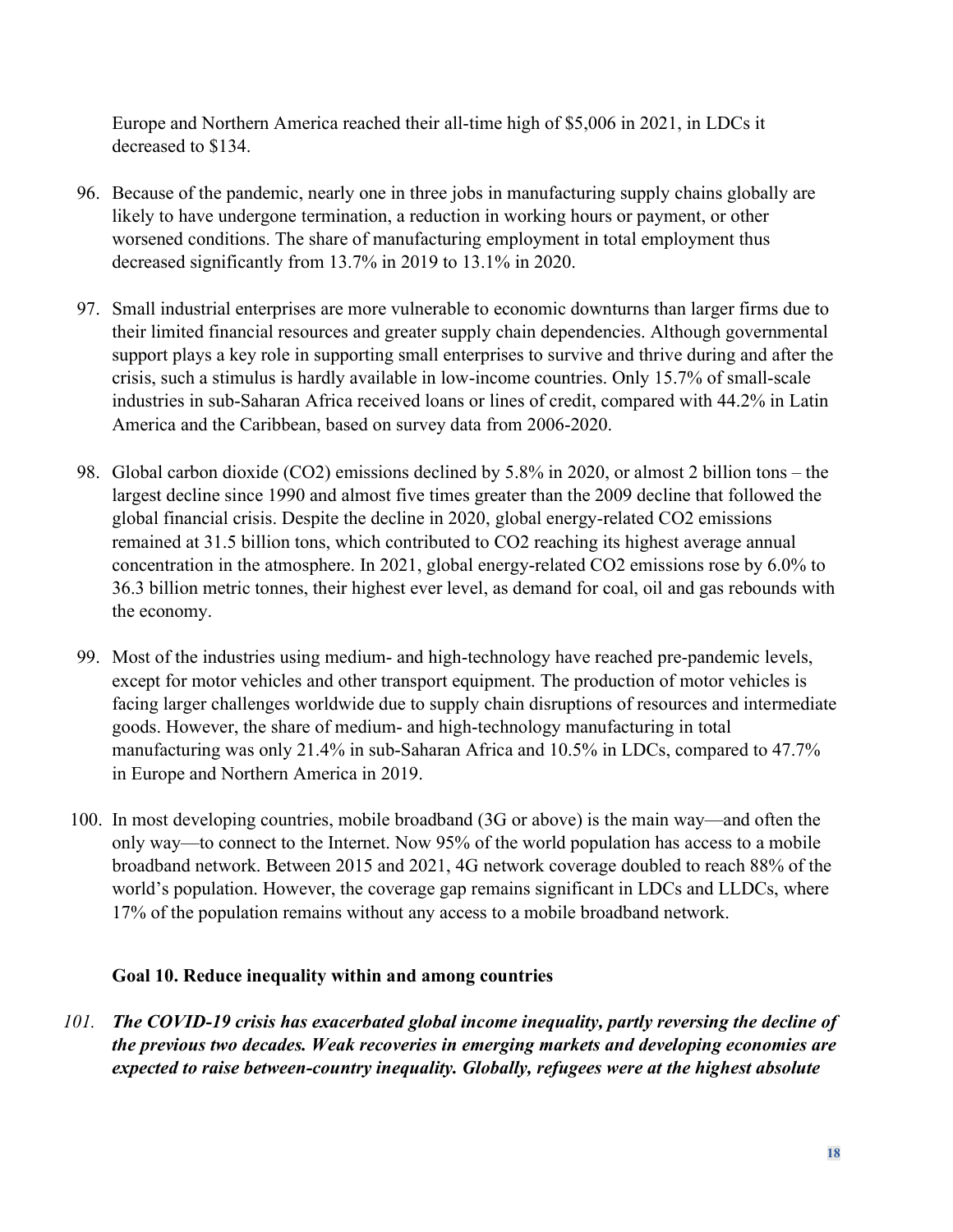### number on record in 2021. The war in Ukraine is creating one of the largest refugee crises of modern times.

- 102. Prior to the outbreak of COVID-19, more than three-fifths of countries with available data saw higher growth in household expenditure or income per capita among the bottom 40% of the population than the national average. The pandemic is threatening to reverse this trend. In 2020 many countries saw declines in the growth of the bottom 40% of greater magnitude than the national average.
- 103. Banks' profitability weakened in 2020 mostly because of the COVID-19 pandemic, although reported asset quality remained good. Based on financial soundness indicators data for 2015 - 2020, the fraction of countries reporting return on assets (ROA) above 1.0% declined to 48% in 2020 from 72% in 2019, and the median ROA declined from 1.5% to 1.0%.
- 104. IOM's Missing Migrants Project recorded 5,895 deaths on migratory routes worldwide in 2021, surpassing pre-pandemic figures and making it the deadliest year on record for migrants since 2017.
- 105. By mid-2021, the number of people who were forced to flee their countries due to war, conflict, persecution, human rights violations, and events seriously disturbing public order had grown to 24.5 million, the highest absolute number on record. For every 100,000 people, 311 are refugees outside their country of origin – this is an increase from 216 in 2015. In addition, as of 12 April 2022, around 4.7 million refugees from Ukraine crossed borders into neighbouring countries.
- 106. Globally, in 2021, 62.3% of 138 countries with data reported having a wide range of policies to facilitate orderly, safe, regular and responsible migration and mobility of people, defined as having policy measures for 80% or more of the 30 sub-categories under the six domains of the indicator.
- 107. The proportion of tariff lines applied to imports admitted duty free from LDCs, SIDs, and developing countries have remained relatively stable in recent years, at around 64.5%, 65% and 51%, respectively.
- 108. The global average cost of sending \$200 decreased from 9.3% in 2011, to 7.42% in 2016 and 6.3% of the amount sent in 2021, getting closer to the international target of 5%.

### Goal 11. Make cities and human settlements inclusive, safe, resilient and sustainable

109. As epicentres of the COVID-19 crisis, many cities have suffered from insufficient public health systems, inadequate basic services, a lack of well-developed and integrated public transport systems and inadequate open public spaces, as well as the economic consequences of lockdowns. As a result, the pandemic is likely to further increase the number of slum dwellers. To improve the lives of over one billion slum-dwellers, there is an urgent need to focus on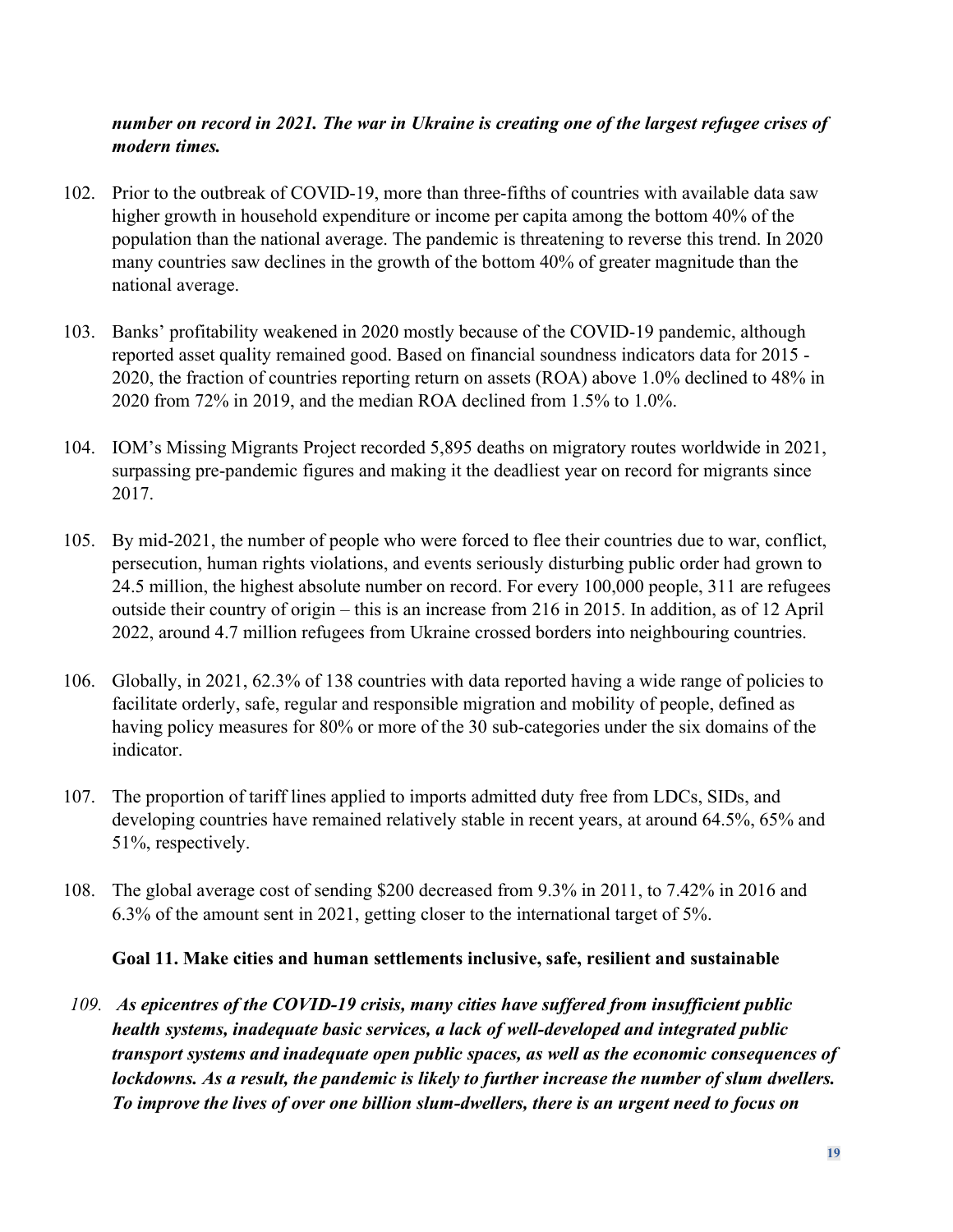## policies to improve health, affordable housing, basic services, sustainable mobility and connectivity.

- 110. Over the years, the number of slum dwellers continues to grow and it was over one billion in 2020. Slum dwellers are most prevalent in three regions, which are home to about 85% of the slum residents in the world -- Central and Southern Asia (359 million), Eastern and South-Eastern Asia (306 million), and sub-Saharan Africa (230 million).
- 111. Data for 2020 from 1,510 cities around the world indicates that, on average only about 37% of the urban areas are served by public transport, measured as a walking distance of 500 metres to low-capacity transport systems (such as buses or trams) and/or 1,000 metres to high-capacity systems (such as trains and ferries). With variations in population concentrations within the cities, this translates to only about 52% of the world population having convenient access to public transport.
- 112. In 2022, the global average municipal solid waste (MSW) collection rate in cities is at 82%, and the average MSW managed in controlled facilities in cities is 55%. The MSW collection rates in sub-Saharan Africa and Oceania are less than 60%. Uncollected waste is the source of plastic pollution, GHG emissions, and incubation for infections.
- 113. Data for 2020 from 1072 cities point to a poor distribution of open public spaces in most regions. In these cities, only about 38% of the urban areas are located within 400 meters of walking distance to an open public space, which translates to only about 45% of the global urban population having convenient access to these spaces.
- 114. As of March 2021, 156 countries have developed national urban policies, with almost half (74) already in the implementation stage. A further breakdown shows that 40% of the countries are in the early stages of developing their plans, while 12% are monitoring and evaluating how well these plans are functioning.
- 115. By the end of 2021, 98 countries have reported having local governments with disaster risk reduction strategies, an increase from 51 countries in 2015.

### Goal 12. Ensure sustainable consumption and production patterns

116. Developing countries bear a large part of the climate, biodiversity and pollution impacts of resource intensive production processes, while not reaping their benefits. This situation has been made worse by the impacts of the pandemic. As part of sustainable global pandemic recovery strategies, the implementation of Sustainable Consumption and Production (SCP) will maximize the socio-economic benefits of resource use while minimizing their impacts.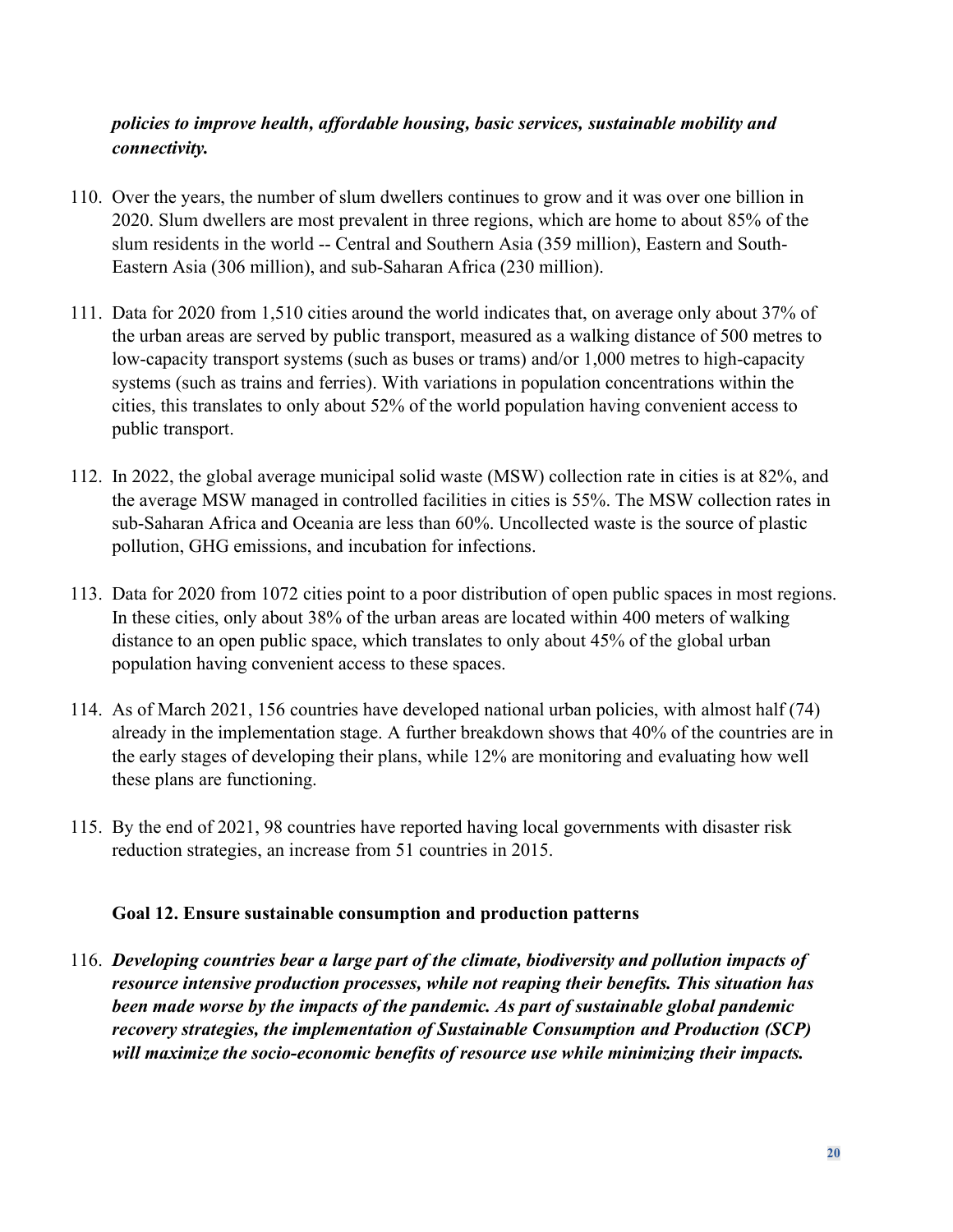- 117. In 2021, 83 policy instruments supporting the shift to SCP were reported by 26 countries, bringing the total number of policies developed, adopted and/or implemented up to 438 (reported by 59 countries and the European Union for 2019-2021). However, the distribution of reported SCP policies has so far been uneven, with 79% of policies reported from high and upper-middle income countries, 0.5% from low-income countries, and only 7.7% from LDCs, LLDCs and SIDS.
- 118. The global material footprint continues to grow, although the pace has slowed. The average annual growth rate of the global material footprint for 2015–2019 was 1.1%, compared to 2.8% for 2000–2014, indicating a slowdown in the growth of economic pressure on the environment.
- 119. The proportion of food lost globally after harvest on farm, transport, storage, wholesale, and processing levels, is estimated at 13.3% in 2020, with no visible trend since 2016, suggesting that structural patterns of food losses have not changed. At the regional level, sub-Saharan Africa has the highest losses at 21.4%, with food being lost in large quantities between the farm and retail levels.
- 120. In addition to food loss, it is estimated that 931 million tonnes of food, or 17% of total food available to consumers in 2019, was wasted at household, food service and retail level. Subsequent evidence suggests that household food waste declined during COVID-19 lockdowns but has since returned to pre-pandemic levels.
- 121. COVID-19 aggravated the global crisis on pollution, in particular plastics pollution, making the effective implementation of the Basel, Rotterdam and Stockholm conventions so much more urgent and important. The year 2021 was marked by the establishment of a new global regime for controlling trade of plastic wastes for better transparency and tracing following the adoption of the Plastic Waste Amendments to the Basel Convention in 2019.
- 122. A preliminary analysis from a sample of over 10,000 public companies around the world shows that over 60% of large companies published sustainability reports in 2021, a twofold increase from 2016. The sustainability indicators that are most widely disclosed by companies include direct CO2 emissions, board diversity, and the number of board meetings, while the least disclosed ones include ozone-depleting substances, gender pay gap, and bribery and fraud controversies.
- 123. As of December 2020, 40 countries had reported on Sustainable Public Procurement policies and action plans (or equivalent legal dispositions), to encourage the procurement of environmentallysound, energy-efficient products, and to promote more socially-responsible purchasing practices and sustainable supply chains.
- 124. In 2020, governments spent \$375 billion on subsidies and other support for fossil fuels. While consumer subsidies decreased compared to 2019, this is largely due to low oil prices and decreased demand during the pandemic rather than structural reforms.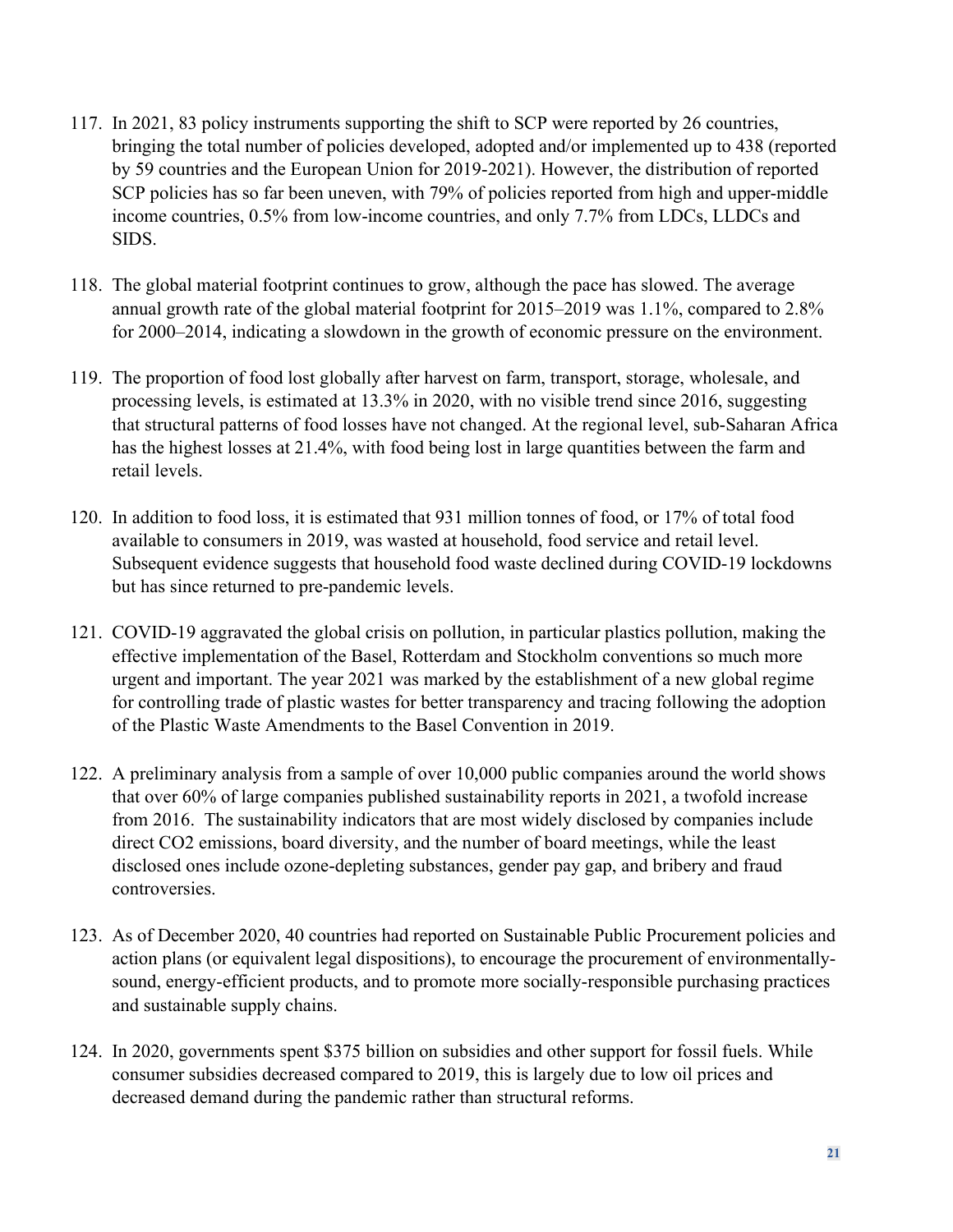### Goal 13. Take urgent action to combat climate change and its impacts

- 125.Increased heatwaves, droughts and floods caused by climate change are destroying the planet and affecting billions of lives worldwide. Despite the temporary reduction of CO2 emissions in 2020, global energy-related CO2 emissions are projected to rebound and grow by 4.0% as demand for coal, oil and gas rebounds with the economy in 2021. Based on current national commitments, global emissions are set to increase by almost 14% over the current decade, which could lead to a climate catastrophe unless governments, the private sector and civil society work together to take immediate action. However, the war in Ukraine threatens to become a huge setback for concerted efforts to speed up climate action.
- 126. As of 31 December 2021, 123 countries have reported the adoption of national disaster risk reduction strategies, an increase from 55 countries in 2015. The number of countries with disaster risk reduction strategies that promote policy coherence with the SDGs and the Paris Agreement, has reached 118, compared to only 44 in 2015. The COVID-19 crisis highlighted a further accelerated global effort and a more systemic and multi-hazard approach to disaster risk reduction strategies.
- 127. As of April 2022, 193 Parties (192 countries plus the EU) had communicated their first nationally determined contribution (NDC) to the United Nations Framework Convention on Climate Change, and 13 Parties have submitted their second NDCs. The NDCs illustrate that countries are articulating more quantified targets and indicators for adaptation, and identifying links between adaptation, SDGs, and other frameworks.
- 128. As of 31 March 2021, 125 of 154 developing countries are undertaking measures for national adaptation plans (NAPs) and are prioritizing formulation and implementation of NAPs in their adaptation efforts. Six LDCs (including three SIDS) and additional four SIDS have completed a NAP. More LDCs have a draft NAP and are on track to complete and submit these in line with the vision of all LDCs having their NAPs by 2021.
- 129. To limit global warming to 1.5°C, scientists recommend that by 2030 global emissions should be cut by 45% compared to 2010 levels. According to current national commitments however, global emissions are set to increase by almost 14% during the rest of the decade.

### Goal 14. Conserve and sustainably use the oceans, seas and marine resources for sustainable development

130. The world's oceans and seas continue to struggle against increased acidification, eutrophication and plastic pollution, endangering the planet's largest ecosystem and billions of livelihoods depending on them. The pandemic has not eased that burden, where plastic waste has steadily entered the global ocean due to an increase in single-use plastic primarily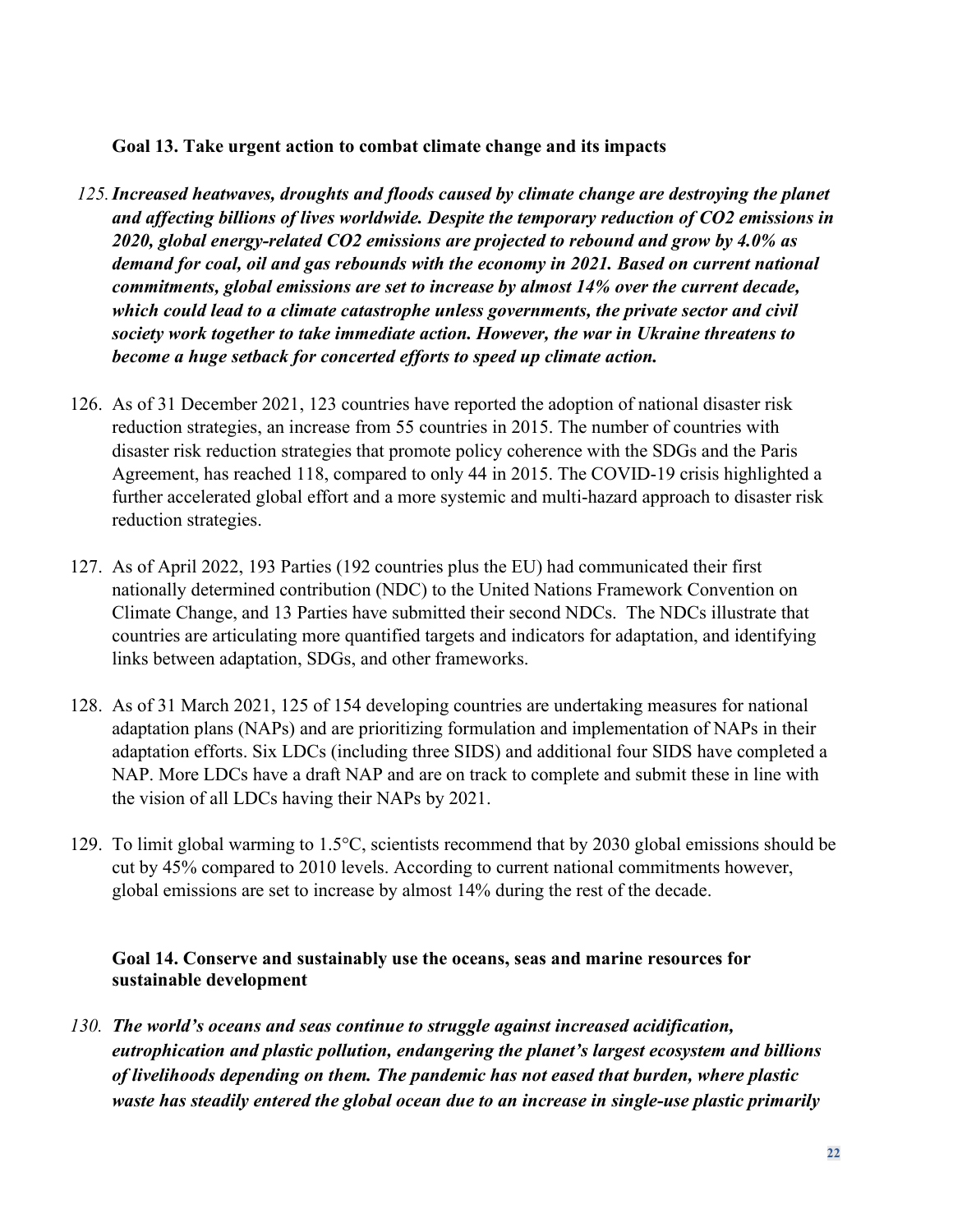from medical waste. Due to initial lockdowns from the COVID-19 pandemic, most countries experienced a 40% to 80% decline in fish production, with small-scale fisher communities hardest hit. The pandemic also led to a dramatic reduction in tourism, causing substantial income losses for coastal and island communities.

- 131. The satellite-derived eutrophication indicator shows an increasing trend from 2016 to the present. While COVID-19 may have caused some reduced coastal pollution in some areas due to reduced tourism and activity, the pandemic does not appear to have globally reduced eutrophication. In fact, there was over 23% increase in the peak values of the indicator for the 2020 and 2021 calendar year average, compared with the mean value for previous years.
- 132. Ocean acidification is the consequence of uptake of atmospheric CO2 by the ocean, resulting in a decreasing pH and increasing acidification of the ocean, thereby negatively affecting marine organisms and ocean services. Data collected from 308 stations from 35 countries in 2022 highlights the growing capacity of countries to observe the continued decline of ocean pH in the global ocean as well as the strong regional differences in the pace of change.
- 133. Between 2018 and 2022, the average degree of implementation of international instruments to combat illegal, unreported and unregulated (IUU) fishing as measured by the indicator has improved across the world. In this period, the global aggregated indicator has risen from 3 to 4 (out of a maximum score of 5). Countries have thus made good overall progress with close to 75% scoring highly in their degree of implementation of relevant international instruments in 2022 compared to 70% in 2018.
- 134. In the International Year of Artisanal Fisheries and Aquaculture 2022, the degree of adoption of regulatory frameworks supporting small-scale fisheries and promoting participatory decisionmaking has improved worldwide. The average global score has risen to 5 out of 5 in 2022, up from 4 out of 5 in 2020 and 3 out of 5 in 2018.
- 135. Overall, many States have ratified or acceded to the 1982 UN Convention on the Law of the Sea (168 parties) and its implementing agreements (151 parties for the 1994 Part XI Agreement and 91 parties for the 1995 UN Fish Stocks Agreement). Many States have implemented these instruments through legal, policy and institutional frameworks, but this remains an area for further progress in several developing countries, in particular LDCs.

Goal 15. Protect, restore and promote sustainable use of terrestrial ecosystems, sustainably manage forests, combat desertification, and halt and reverse land degradation and halt biodiversity loss

136. Continued global deforestation, land and ecosystem degradation, and biodiversity loss pose major risks to human survival and sustainable development. Even as efforts are made in sustainable forest and natural resource management, commitments and instruments designed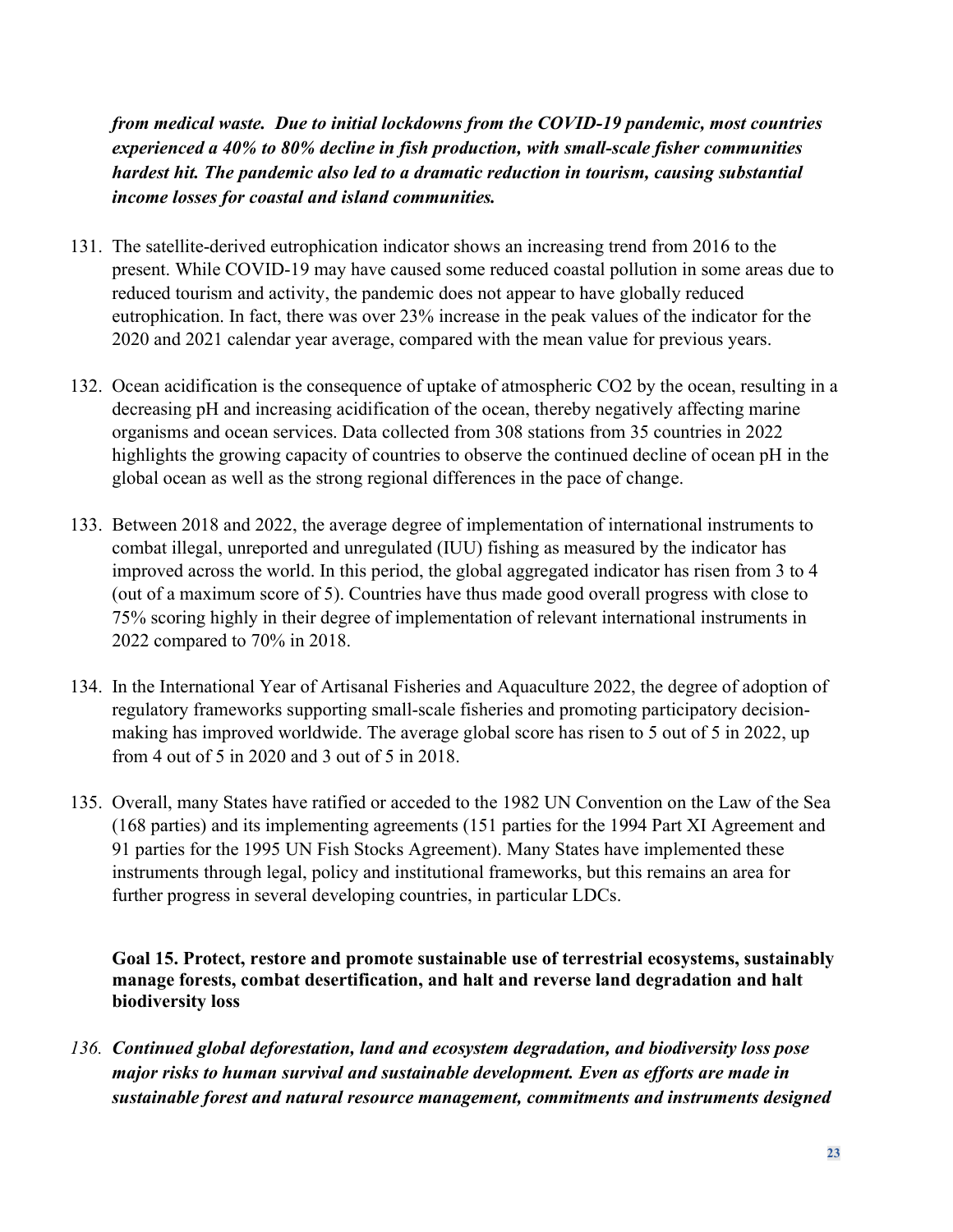## to protect, restore and sustainably use forests and biodiversity need to be urgently carried out to ensure healthy, resilient societies.

- 137. The world's forest area continues to decrease but at a slightly slower rate compared to previous decades. The proportion of forest area fell from 31.9% of total land area in 2000 to 31.2% in 2020. Despite the overall loss of forest, the world continues to progress towards sustainable forest management. Between 2010 and 2020, the share of forests under certification schemes, the proportion of forest within protected area and the proportion of forests under a long-term management plan increased globally.
- 138. Safeguarding Key Biodiversity Areas (KBAs) through the establishment of protected areas or other effective area-based conservation is an essential contribution towards SDGs 14 and 15. Globally, this coverage of marine, terrestrial, freshwater, and mountain KBAs has increased from around a quarter of each site on average covered by protected areas 20 years ago to nearly half in 2021.
- 139. Vegetation coverage of the world's mountains remains roughly stable at approximately 73% since 2015. Disaggregated data by mountain class shows that green cover tends to decrease with mountain elevation, evidencing the strong role of climate in mountain green cover patterns.
- 140. As of February 2022, 129 countries had committed to set their voluntary targets for achieving land degradation neutrality, and in 71 countries, governments had already officially endorsed these targets. Overall, commitments to land restoration are estimated at 1 billion hectares, out of which over 450 million hectares are committed through land degradation neutrality targets.
- 141. The Red List Index shows continuing deterioration in species extinction risk around the world, based on repeated assessments of the extinction risk of all amphibians, birds, mammals, corals, and cycads- about 25,000 species in total. The index went from 0.80 in 2000 to 0.72 in 2022. The prevalence and rate of extinction risk is particularly severe in Central and Southern Asia, Eastern and South-east Asia, and in SIDS. COVID-19 impacts on species extinction risk are likely mainly negative because of reduced conservation capacity and resources, along with increased threats.
- 142. At the end of 2021, 68 countries had at least one legislative, administrative or policy measure in place to ensure the fair and equitable sharing of benefits arising from the use of genetic resources and associated traditional knowledge in accordance with the Nagoya Protocol. Furthermore, 79 countries reported measures in place to implement the International Treaty on Plant Genetic Resources for Food and Agriculture.
- 143. Nearly all countries (98%) have adopted national legislation relevant to the prevention or control of invasive alien species, although there is wide variation in the coverage of this legislation across sectors.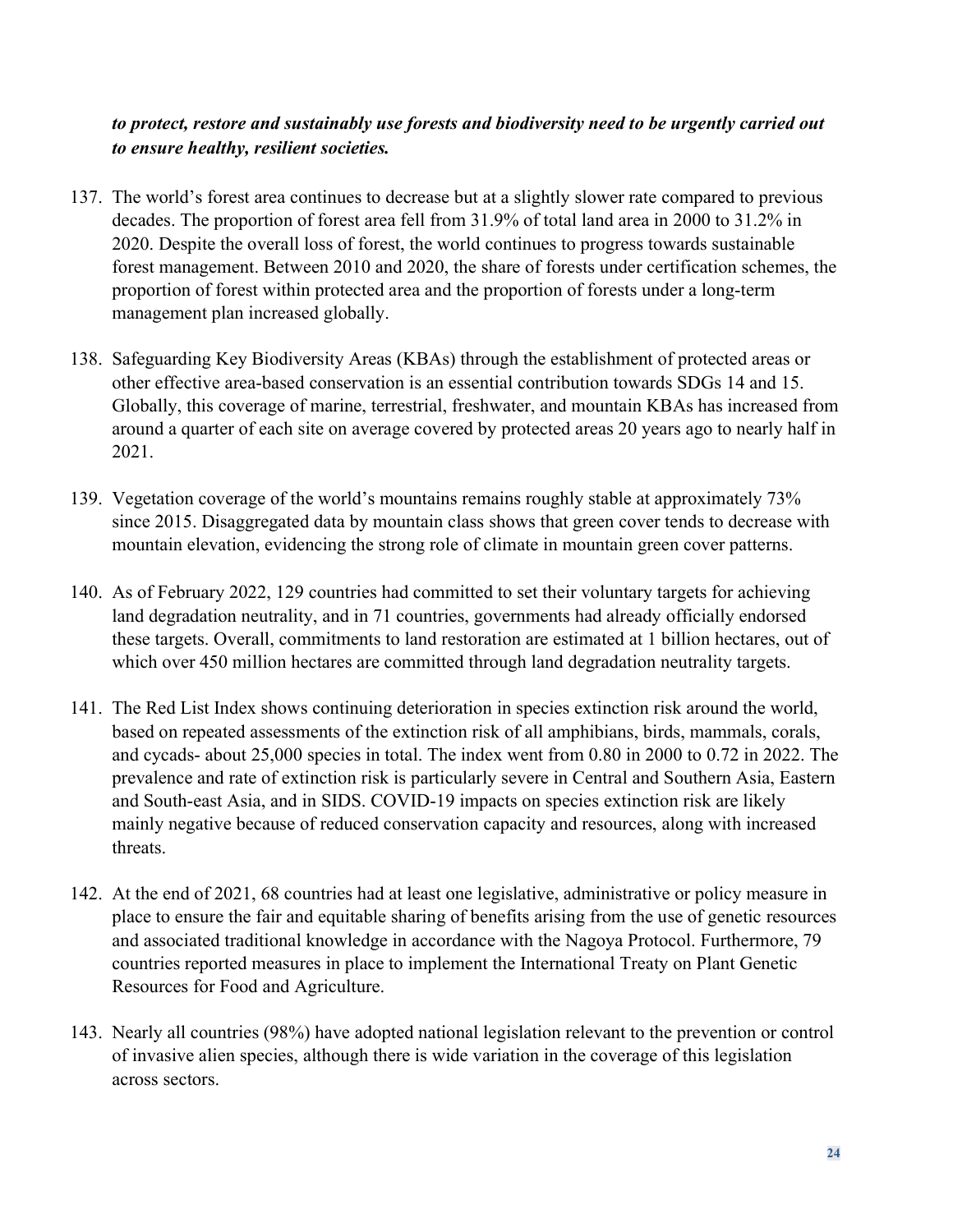- 144. There has been a steady upward trend in the number of countries incorporating biodiversity values into national accounting and reporting systems. Most countries have established national targets in relation to Aichi Biodiversity Target 2. However only about a third of countries are reporting that they are on track to reach or exceed their national targets. Despite progress, Aichi Biodiversity Target 2 was not met by 2020.
- 145. As of March 2022, 89 countries and territories have implemented the System of Environmental-Economic Accounting (SEEA) to make nature count in policies and build back better through accounts for natural resources and/or ecosystems. This number is unchanged from 2021. Four countries started compiling the newly adopted SEEA Ecosystem Accounting in 2021.
- 146. In 2021, a total of 234 biodiversity-relevant taxes are in force, spanning 62 countries. While these policy instruments provide incentives for SCP and thus, to conserve and sustainably use biodiversity, they also generated revenue in the order of \$8.9 billion a year (2017-2019 average).
- 147. In 2020, DAC members' ODA in support of biodiversity was \$7.2 billion, an increase of 3% in real terms over 2019

Goal 16. Promote peaceful and inclusive societies for sustainable development, provide access to justice for all and build effective, accountable and inclusive institutions at all levels

- 148. Pleas for global peace are growing louder as the world witnesses the highest number of violent conflicts since 1945, with approximately 2 billion people living in conflict-affected countries by the end of 2020. Amid these crises and despite COVID-19 pandemic movement restrictions, forced displacement has continued to occur and even grow. As of the end of 2020, 82.4 million people have been forcibly displaced worldwide— meaning 1 in 95 persons is now forcibly displaced. These numbers will increase as the war in Ukraine is estimated to have already displaced over 7 million people in the country. The costs of war and conflict are high, affecting the poorest and most vulnerable the most and leading to global impacts and escalating humanitarian needs.
- 149. Globally, around 437,000 people were victims of homicide in 2020. Between 2015 and 2020, the global homicide rate declined by 5.2% (from 5.9 homicides per 100,000 population to 5.6). Women and girls are disproportionately impacted by lethal violence in the home, accounting for around 60% of all homicide victims killed by intimate partners or other family members.
- 150. The UN recorded at least 11,075 civilian conflict-related deaths in 12 of the world's deadliest armed conflicts in 2021. This translates to 4.1 civilians per 100,000 population; one in eight of those deaths was a woman or child. Compared to 2020, the number of deaths decreased by 26% and by 80% compared to 2015. Despite the overall reduction, many of these situations are fragile with growing and ongoing risks of escalation and associated violations of international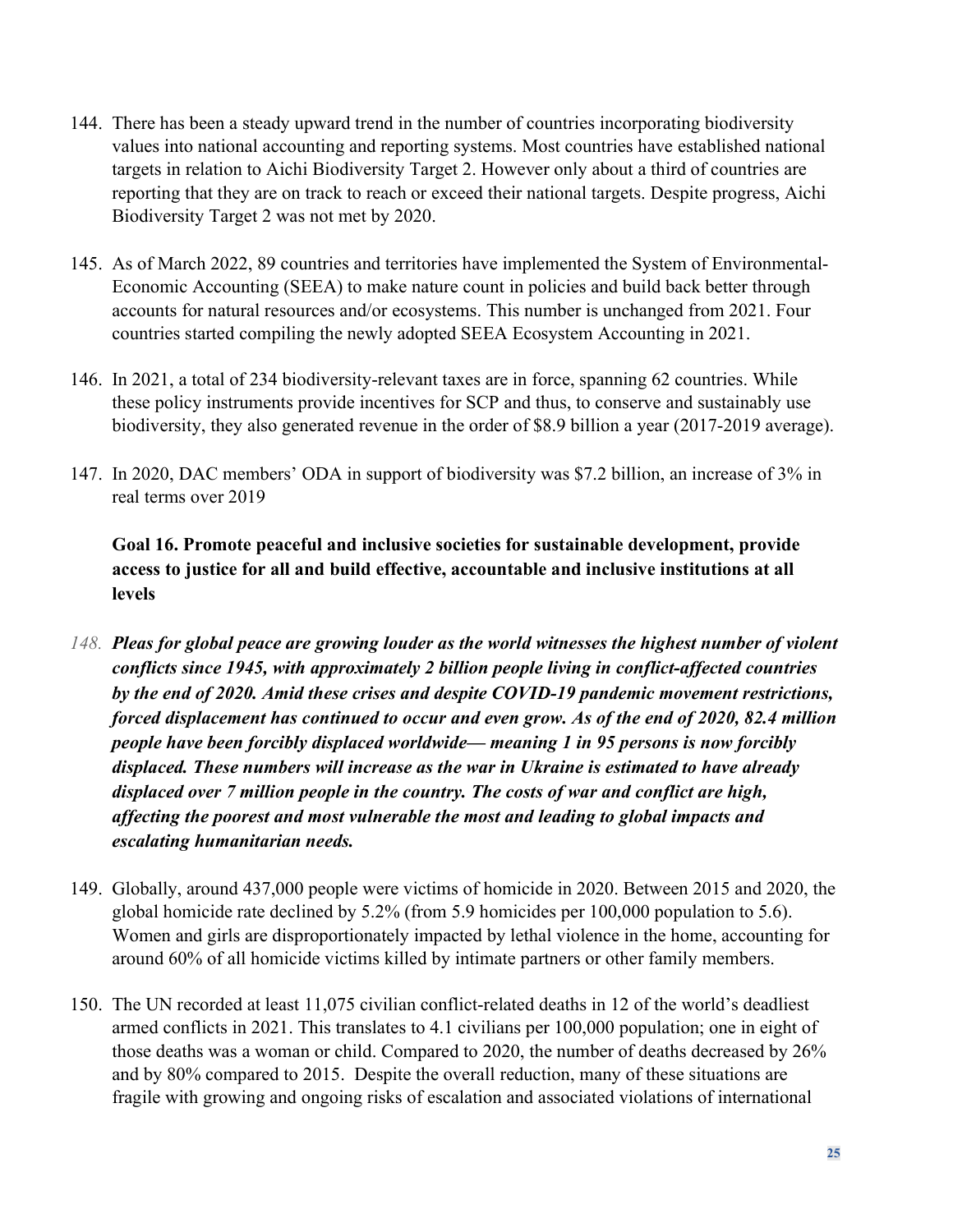human rights and international humanitarian law. As of 12 April 202, OHCHR recorded 1,932 civilians killed in Ukraine conflict and the actual figure is considerably higher.

- 151. Based on survey data from 114 countries, on average, approximately 69% of the population report feeling safe or very safe walking alone around the area they live after dark, which has remained stable over 2016-2021. Women continue to feel significantly less safe than men.
- 152. Violence against children is widespread, affecting children regardless of wealth or social status. In 76 (mostly low- and middle-income) countries with available data from 2013 to 2021, 8 in 10 children aged one to 14 years of age were subjected to some form of psychological aggression and/or physical punishment at home in the previous month.
- 153. In 2018, for every 10 victims of human trafficking detected globally, about five were adult women and two were girls. About one third of the overall detected victims were children. The sharp increase in unemployment rates brought about by the COVID-19 pandemic is likely to increase trafficking in persons. Ukrainian refugees, mostly women and children, are also particularly at risk of human trafficking and exploitation.
- 154. Only 60 countries (mostly low- and middle-income) have internationally comparable data on sexual violence in childhood against girls and only 12 have produced such data for boys. Across regions with representative estimates in 2020, the prevalence of sexual violence in childhood among young women aged 18-29 ranges from 2% in Central and Southern Asia to 7% in Oceania (excluding Australia and New Zealand).
- 155. By the end of 2020, 11.2 million people were held behind bars compared to just under 11.8 million people in 2019—the first decrease in the last two decades. This reeducation can be attributed to various reasons, including the emergency release of prisoners and reduced admissions of new detainees due to court delays or reduced crime and/or law enforcement activities during the lockdown measures following the outbreak of the Covid-19 pandemic. However, the share of prisoners held in detention without being sentenced was roughly 1 in every 3 prisoners, the same level since 2000.
- 156. On average, Member States with available data successfully traced 28% of seized weapons that are potentially traceable between 2016 and 2020. In 2018-2019, according to available data, national authorities destroyed on average 48% of the weapons seized, found and surrendered.
- 157. Globally, almost one in six businesses face requests for bribe payments by public officials, based on establishment-level data from 145 countries surveyed during 2006-2021.
- 158. Parliaments and their leaders have become younger and more gender-diverse in the past five years. Youth representation (aged 45 or below) stood at 28.1% in 2018, climbed to 31.1% in 2021, and then dropped to 30.2%% in 2022. The proportion of women Speakers rose gradually from 17.3% in 2018 to 22% in 2022. Yet it continues to be below the global average of women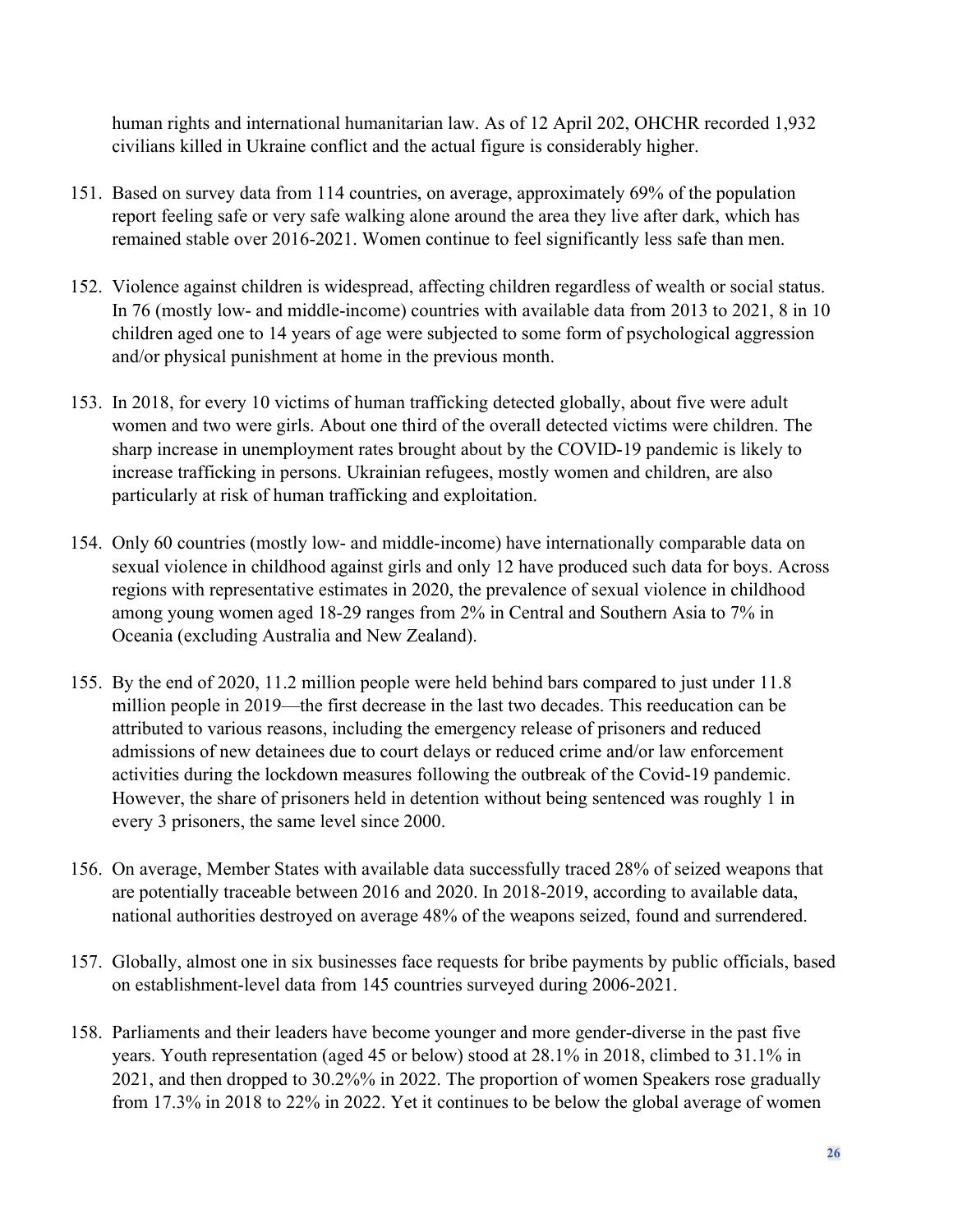in parliament (26.1%). The proportion of women committee chairs fell from 26.8% in 2021 to 26.2% in 2022. Male parliamentarians aged 46 and above continue to dominate leadership positions in parliament, holding 71.8% of Speaker posts and 60.5% of committee chairs.

- 159. By providing all children with proof of legal identity from day one, their rights can be protected and universal access to justice and social services can be enabled. Yet the births of around 1 in 4 children under age 5 worldwide today have never been officially recorded based on data for 2012-2021. Only half of children under five in sub-Saharan Africa have had their births registered.
- 160. Access to information (ATI) laws have been adopted by 135 countries as of 2021, with at least 30 adopting such guarantees since 2015. However, implementation of these guarantees could be improved. Out of 91 countries and territories with ATI laws, only 44% had data in 2020 on the number of requests for information received, indicating some difficulties faced by public bodies to treat and follow up ATI requests during the COVID-19 pandemic.
- 161. Progress in establishing or strengthening national human rights institutions (NHRIs) decelerated in 2021. On average, four new NHRIs applied for accreditation every year for the period 2015- 2017 compared to only one new application for NHRI accreditation per year for the period 2018- 2021. Only 43% of countries currently benefit from independent NHRIs.

## Goal 17. Strengthen the means of implementation and revitalize the Global Partnership for Sustainable Development

162. Despite a strong rebound of global foreign direct investment (FDI) and remittance flows, many developing countries are left with competing priorities for limited fiscal space and finding it harder than ever to recover economically. With the pandemic far from over and vaccine distribution grossly unequal across the globe, there is threat of a 'two-tiered' COVID-19 recovery. With the global system facing a multitude of crises across the social, health, environmental and peace and security spectrum, there is an urgent need for scaled up international cooperation to find lasting solutions.

## Finance

- 163. Based on most recent data, across approximately 130 economies, government revenue accounted for approximately 34% of GDP on average in 2020. In addition, the average overall tax burden or revenue in the form of taxes, is 25% of GDP amongst advanced economies and 16% of GDP amongst emerging market and developing economies.
- 164. Net ODA flows were \$177.6 billion (current price) in 2021, an increase of 3.3% in real terms compared to 2020, reaching a new peak. This is equivalent to 0.33% of DAC donors' combined gross national income, up from 0.32% in 2020 but below the target of 0.7% ODA to GNI. Since the SDGs were adopted in 2015, net ODA has increased by 20%.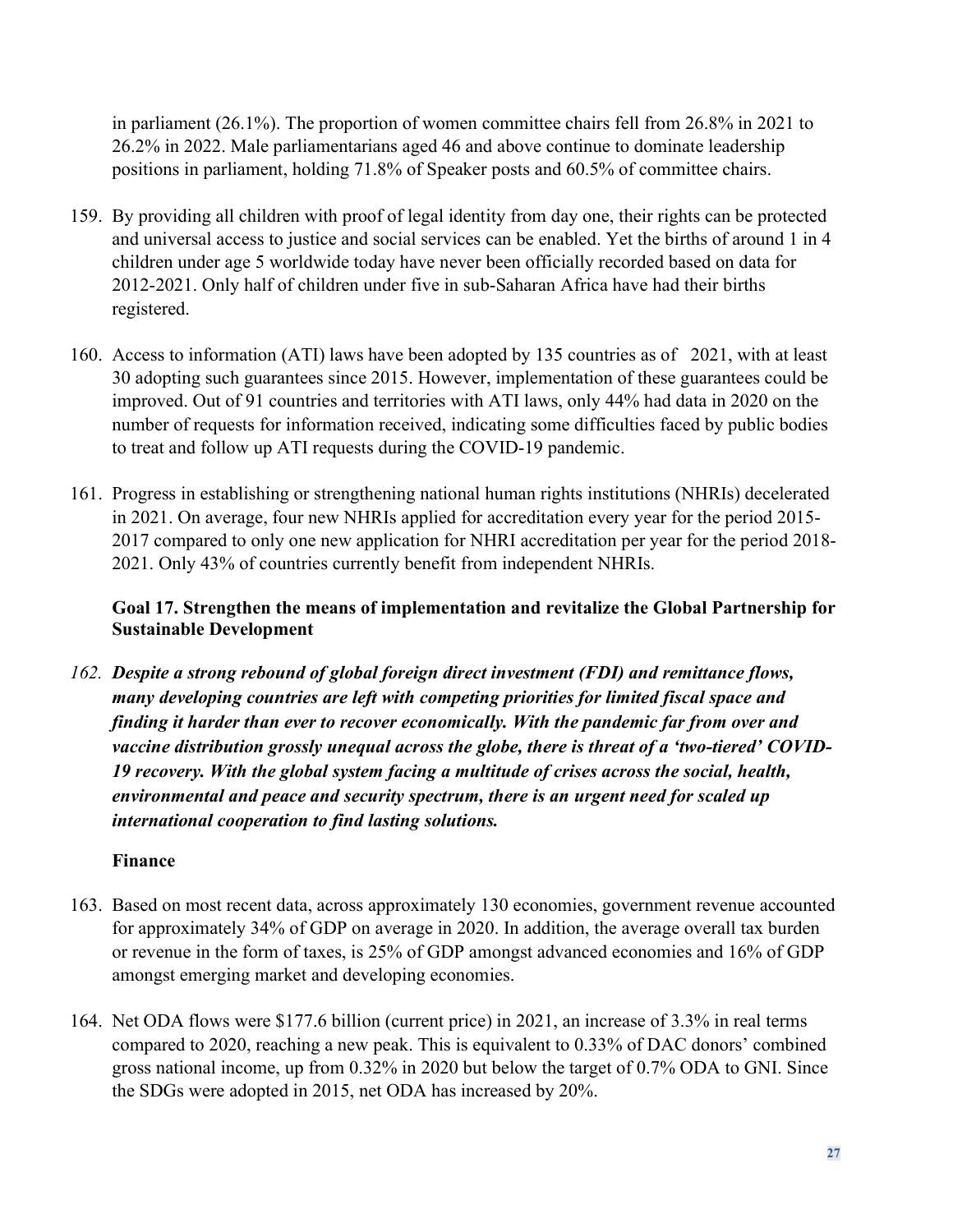- 165. Global FDI flows showed a strong rebound in 2021, up 77% to an estimated \$1.65 trillion, from less than \$1 trillion in 2020, surpassing their pre-COVID-19 level.
- 166. Despite COVID-19, remittance flows to low and middle-income countries were projected to have grown a strong 7.3% to reach \$589 billion in 2021.

### Information and communications technology

- 167. The latest data show that uptake of the Internet accelerated during the pandemic. The number of users surged by 782 million to reach 4.9 billion people in 2021, or 63% of the population, up from 4.1 billion people in 2019. Globally, in 2020, 62% of men were using the Internet, compared with 57% of women.
- 168. Fixed broadband subscriptions continue to grow steadily, attaining 17 subscriptions per 100 inhabitants on a global average in 2021. In the LDCs, despite double-digit growth, fixed broadband remains a privilege of the few, with only 1.4 subscriptions per 100 inhabitants.
- 169. Growth in trade of environmentally sound technologies (ESTs) over 2015-2020 was 5% which, while positive, represented a drop in the overall growth rate prior to COVID-19 (8% growth rate over 2015-2019). While the pandemic has had a negative impact on international trade, those countries with strong economies, large manufacturing and/or financial bases and a focus on innovation are increasing their investment and trade in ESTs.

#### Trade

- 170. Tariff rates have remained unchanged amid the pandemic. The worldwide weighted tariff average remains stable at around 2%. The latest figures from 2020 indicate that agriculture and clothing products continue to face the highest tariff rates at about 6%, followed by textiles at 4% and industrial products at 1.4%.
- 171. In 2020, the share of LDCs' exports in global merchandise trade amounted to 1.03%. The target of "doubling the share of LDCs' exports" by 2020, from its value of 1.03% in 2011, has therefore not been met. The share of all developing countries' exports in global merchandise trade reached 45.9% in 2020, a share 0.6 percentage points larger than in 2015.
- 172. The special tariff treatment developed countries offer to developing countries, SIDs, and LDCs remains unchanged. This is equally true when data is analysed at a sectoral level. The average tariff applied to developing countries' products has remained stagnant since 2011, highest for clothing and agriculture (both at 8%) and textiles (5%).

### Data, monitoring and accountability